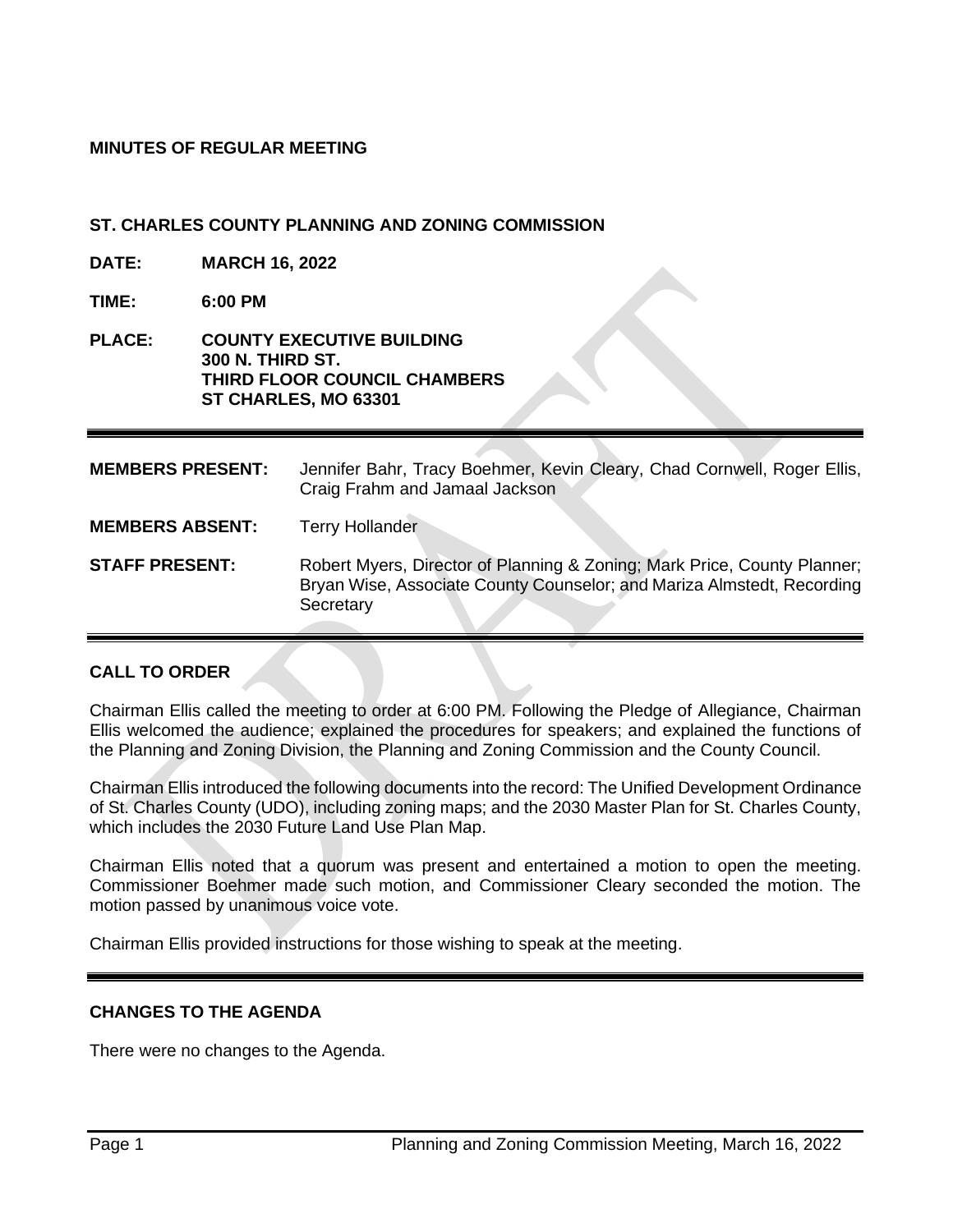# **APPROVAL OF THE 2022 FIREWORKS REGULATIONS**

Chairman Ellis entertained a motion to approve the 2022 Fireworks Stand Regulations.

Commissioner Bahr made a motion for approval as presented and Kevin Cleary seconded the motion. The motion was passed by unanimous voice acclamation.

# **APPLICATIONS FOR TEMPORARY FIREWORKS STAND CUP PERMITS**

## **I. TEMPORARY FIREWORKS STAND CONDITIONAL USE PERMIT- 916 OLD BRYAN ROAD**

| Application:              | <b>FWK22-01</b>                                                                                                                       |
|---------------------------|---------------------------------------------------------------------------------------------------------------------------------------|
| Property Owner/Applicant: | <b>Westley Godar</b>                                                                                                                  |
| Zoning:                   | C2, General Commercial District                                                                                                       |
| Location:                 | On the east side of Old Bryan Road, approximately<br>620 feet north of Veterans Memorial Parkway; adjacent<br>to the City of O'Fallon |
| Council District:         |                                                                                                                                       |
| Account No.:              | 342720A000                                                                                                                            |

Mark Price said the Fireworks Stand Regulations need to be taken care of first. He stated he is not aware of any changes from last year's fireworks regulations. Mark Price asked Assistant Counselor Bryan Wise if the 2022 Fireworks Stand Regulations needed to be adopted. Assistant Counselor Bryan Wise stated the 2022 Fireworks Stand Regulations need to be moved for approval.

Mark Price said this temporary fireworks stand is in the same location as it was last year.

County staff did not receive any complaints or letters or comments from the community regarding this temporary firework stand.

With no questions for County staff, Chairman Ellis asked the applicant to come forward.

Wesley Godar, #2 Godar Ct., O'Fallon, MO 63366 was sworn in.

Chairman Ellis asked if anything has changed from last year. Mr. Godar answered in the negative.

Chairman Ellis asked the Commission if they had questions for the applicant.

With no further questions by Commissioners, Chairman Ellis opened the public hearing and asked if anyone from the audience wished to comment on Application No. FWK22-01.

Arnie C. Dienoff, PO Box 1535, O'Fallon, MO 63366 was sworn in. Mr. Dienoff stated there should have been a public hearing on the firework regulations to allow the public to comment on these regulations as the Commission doesn't have a public comment period for general items. Mr. Dienoff recommended the following:

1. Tents should be built to withstand 70-mile hour winds and be secured to the ground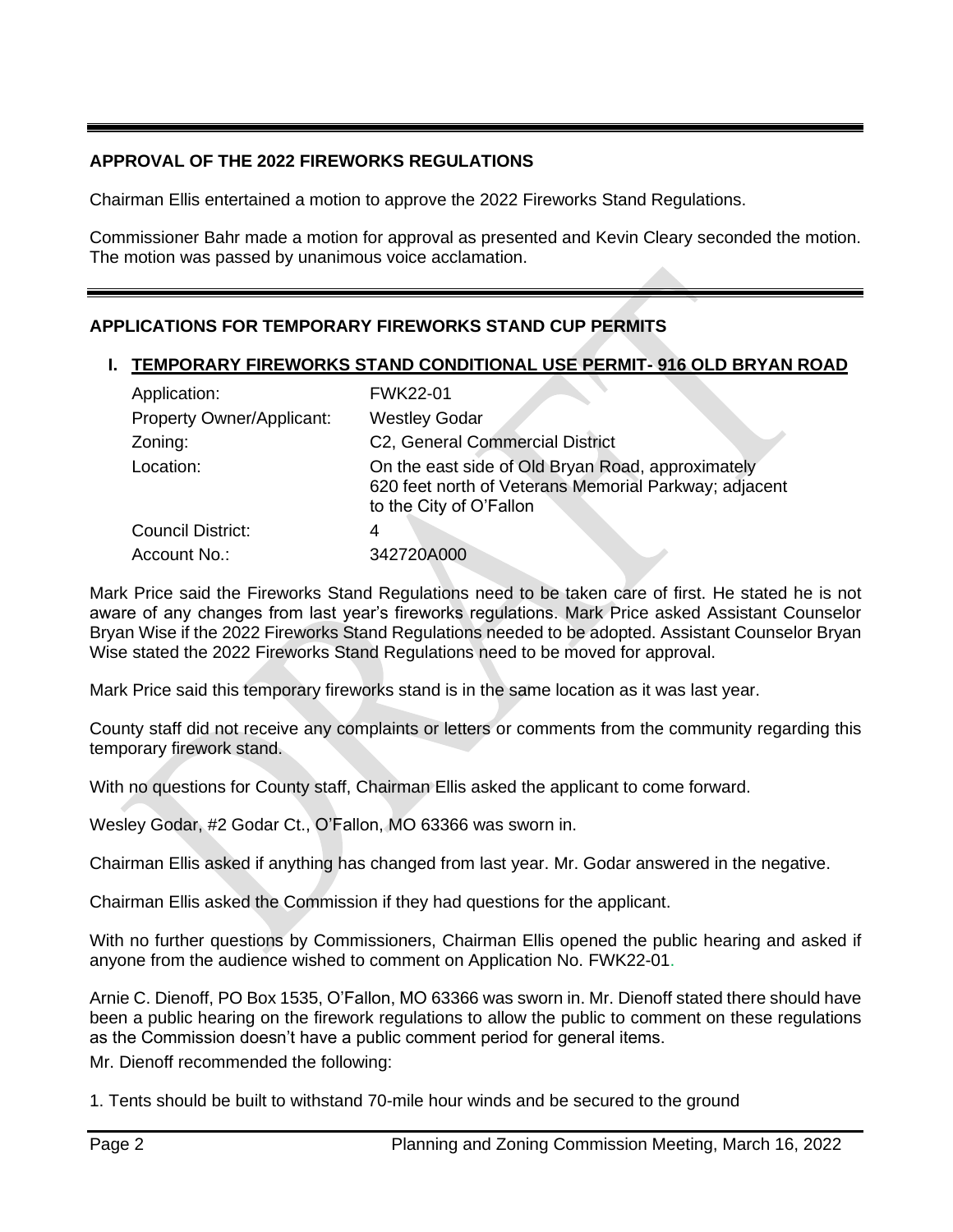properly

- 2. Parking should include American with Disabilities Act accommodations.
- 3. Trash and debris recycling should be taken care.
- 4. No loud noises to interrupt the neighborhoods and their quality of life
- 5. No shooting off of fireworks on premises.
- 6. Require security on the premises to avoid theft.
- 7. Employees should be 18 years of age or older.
- 8. Have liability and medical insurance or sufficient bonding requirements provided by County to confirm individuals are insured.
- 9. Facilities should be restored to its original state by October.
- 10. No flashing lights or no directing traffic from the roadway onto premises.
- 11. Proposes a change to business hours from 8 a.m. to 9 p.m.
- 12. Encourages pop up inspections by County building inspectors.
- 13. Ensure traffic safety.

Mr. Dienoff asked that his comments for this application be made part of the record for all remaining fireworks stand public hearings.

Chairman Ellis agreed.

Chairman Ellis asked if anyone else in the audience wished to comment on this application.

There being no other speakers, Chairman Ellis closed the public hearing and asked the applicant to come back to the podium.

Kevin Cleary asked how long he has operated this firework stand. Mr. Godar said he has done this for 13 years. Kevin Cleary asked if anyone has ever cited a complaint. Mr. Godar said he has been at the location for 6 – 7 years and is at a dead-end street across some apartments and owns the house closest to it.

There being no discussion from the Commission, Commissioner Cornwell made a motion to approve Application FWK22-01. Kevin Cleary seconded the motion.

| <b>Tracy Boehmer</b> | Yes | <b>Kevin Cleary</b> | Yes | Jennifer Bahr | Yes |
|----------------------|-----|---------------------|-----|---------------|-----|
| Roger Ellis          | Yes | Kyle Shell          | Yes | Craig Frahm   | Yes |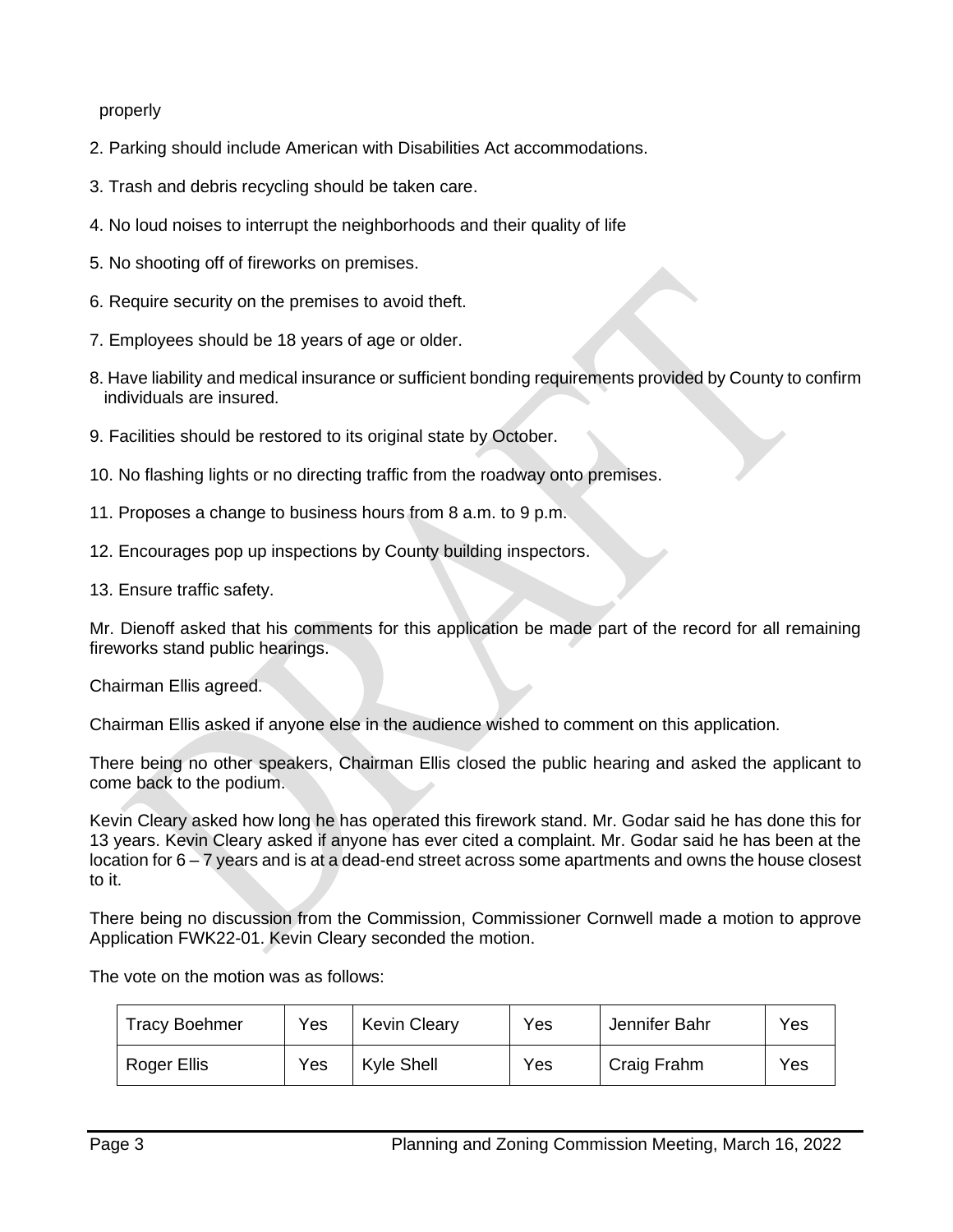| <b>Chad Cornwell</b> |
|----------------------|
|----------------------|

Application FWK22-01 was **Approved**.

#### **II. TEMPORARY FIREWORKS STAND CONDITIONAL USE PERMIT - 58 WEST HWY N**

| Application:             | <b>FWK22-02</b>                                          |  |  |  |
|--------------------------|----------------------------------------------------------|--|--|--|
| Applicant:               | Jason and Camilla Collins                                |  |  |  |
| <b>Property Owner:</b>   | <b>Stanley and Beth Carter</b>                           |  |  |  |
| Zoning:                  | C2, General Commercial District                          |  |  |  |
| Location:                | On the south side of West Highway N, approximately       |  |  |  |
|                          | 350 feet west of Baron Lane, near the City of Wentzville |  |  |  |
| <b>Council District:</b> | 2                                                        |  |  |  |
| Account No.:             | 747750A000                                               |  |  |  |

Mark Price said this temporary fireworks stand is in the same location as it was last year.

County staff did not receive any complaints or letters or comments from the community regarding this temporary firework stand.

With no questions for County staff, Chairman Ellis asked the applicant to come forward.

Jim Wehmeier, 18 Hidden Hills Dr., St. Charles, MO 63303 was sworn in. Mr. Wehmeier said he is part owner of Glory Fireworks.

Chairman Ellis asked the Commission if they had questions for the applicant.

With no further questions by Commissioners, Chairman Ellis opened the public hearing and asked if anyone from the audience wished to comment on FWK22-02.

Chairman Ellis stated that Arnie Dienoff's comments regarding fireworks stand application FWK22-01 would be added to the record for this application.

There being no other speakers, Chairman Ellis closed the public hearing and called for discussion form the Commission.

There being no discussion from the Commission, Commissioner Boehmer made a motion to approve Application FWK22-02. Commissioner Bahr seconded the motion.

| <b>Tracy Boehmer</b> | Yes | <b>Kevin Cleary</b> | Yes | Jennifer Bahr | Yes |
|----------------------|-----|---------------------|-----|---------------|-----|
| Roger Ellis          | Yes | Kyle Shell          | Yes | Craig Frahm   | Yes |
| <b>Chad Cornwell</b> | Yes | Jamaal Jackson      | Yes |               |     |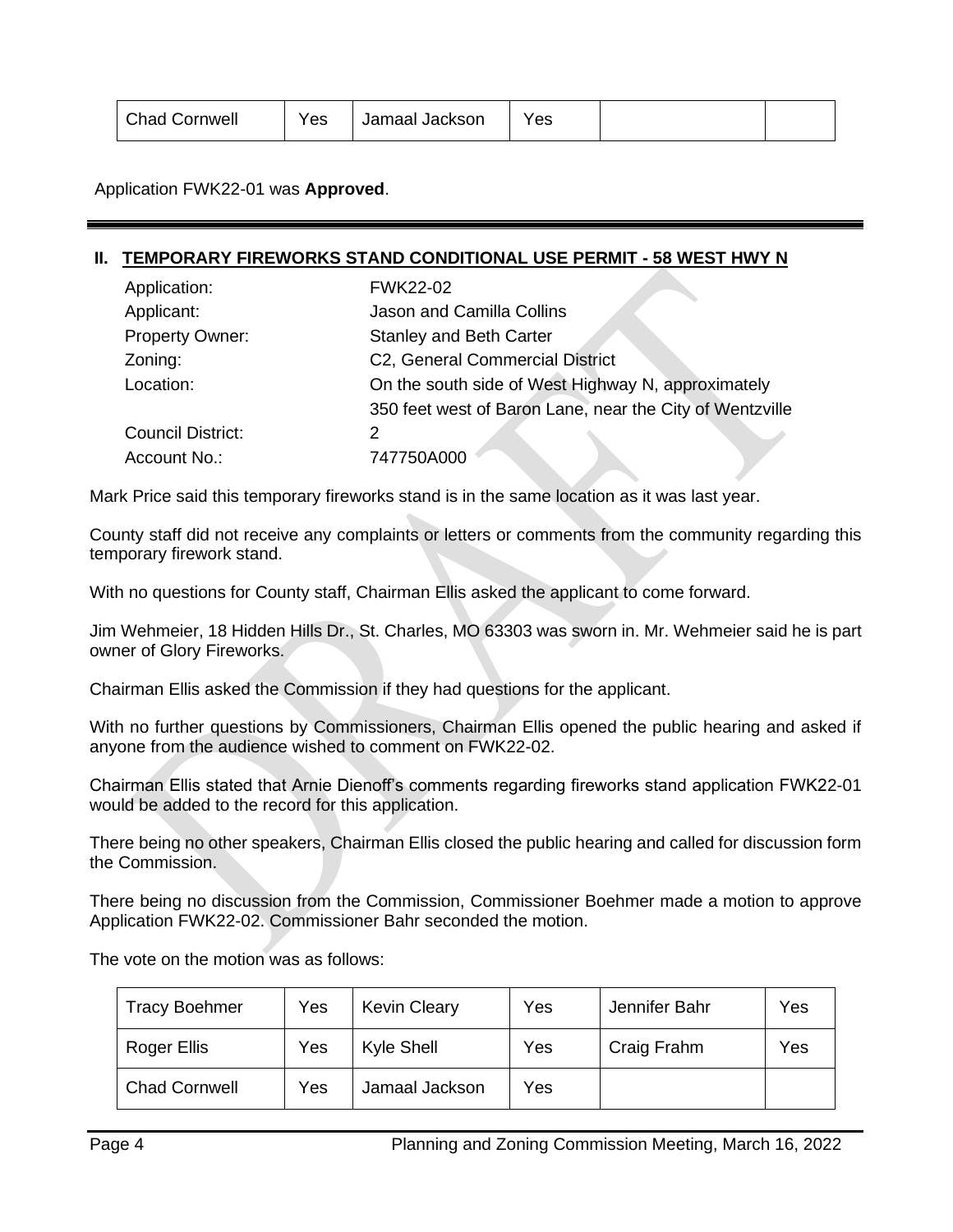#### **III. TEMPORARY FIREWORKS STAND CONDITIONAL USE PERMIT - 701 LUETKENHAUS BLVD.**

| Application:           | <b>FWK22-03</b>                                                                               |
|------------------------|-----------------------------------------------------------------------------------------------|
| Applicant:             | Martin J. Fears, Registered Agent and Organizer of Show<br>Me Fireworks, LLC                  |
| <b>Property Owner:</b> | <b>Bremer Properties, LLC</b>                                                                 |
| Zoning:                | C2, General Commercial District                                                               |
| Location:              | At the intersection of Wall Street and Luetkenhaus Blvd.,<br>adjoining the City of Wentzville |
| Council District:      |                                                                                               |
| Account No.:           | 721620A000                                                                                    |

Mark Price said this temporary fireworks stand is in the same location as it was last year.

County staff did not receive any complaints, letters or comments from the community regarding this temporary firework stand.

With no questions for County staff, Chairman Ellis asked the applicant to come forward.

The applicant was not present.

With no further questions by Commissioners, Chairman Ellis opened the public hearing and asked if anyone from the audience wished to comment on FWK22-03.

Chairman Ellis stated that Arnie Dienoff's comments regarding fireworks stand application FWK22-01 would be added to the record for this application.

There being no other speakers, Chairman Ellis closed the public hearing and called for discussion form the Commission.

There being no discussion from the Commission, Commissioner Frahm made a motion to approve Application FWK22-03. Commissioner Shell seconded the motion

| <b>Tracy Boehmer</b> | Yes | <b>Kevin Cleary</b> | Yes | Jennifer Bahr | Yes |
|----------------------|-----|---------------------|-----|---------------|-----|
| Roger Ellis          | Yes | Kyle Shell          | Yes | Craig Frahm   | Yes |
| <b>Chad Cornwell</b> | Yes | Jamaal Jackson      | Yes |               |     |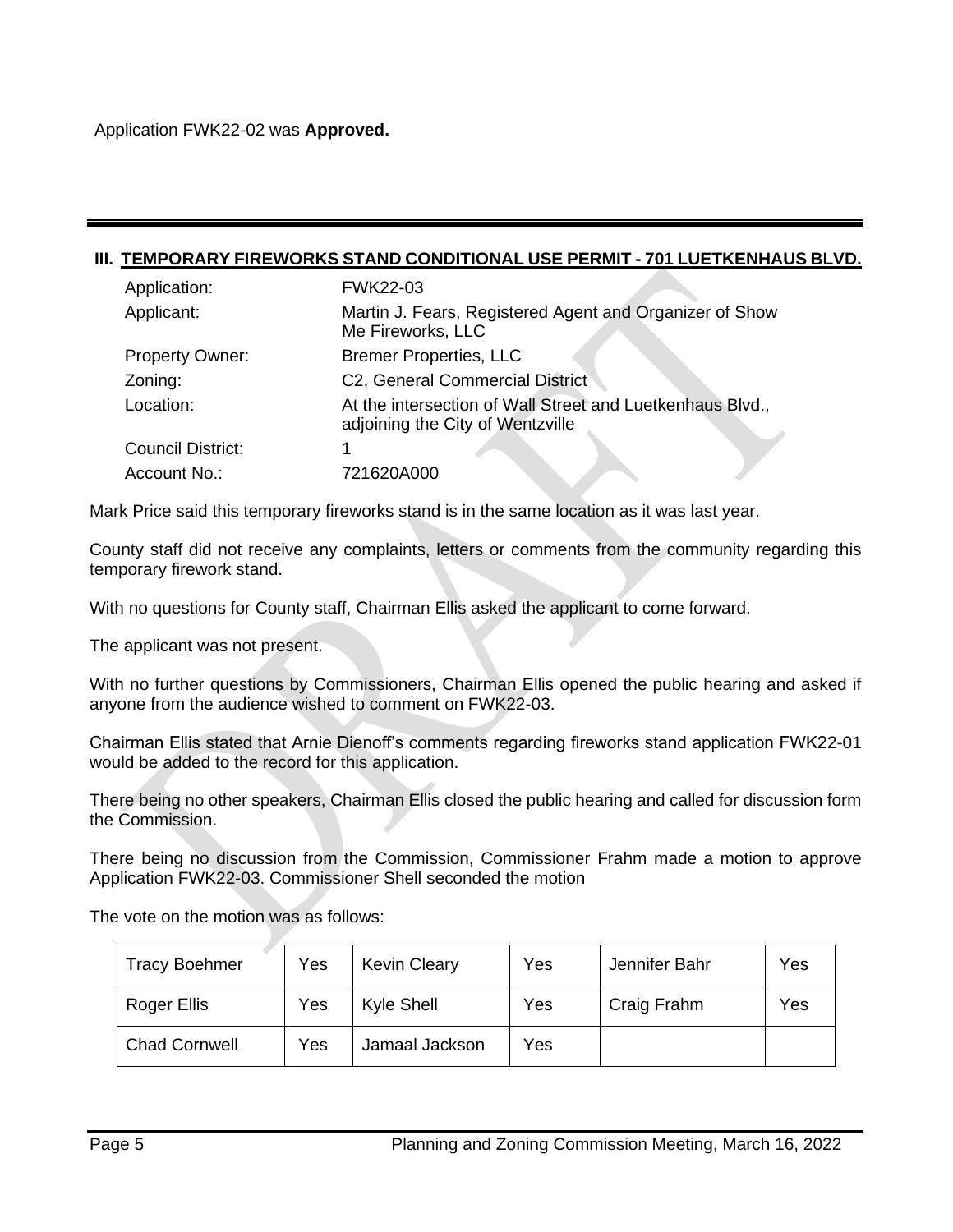## **IV. TEMPORARY FIREWORKS STAND CONDITIONAL USE PERMIT - 1429 GRANVILLE DR**

| Application:             | <b>FWK22-04</b>                                                                                                          |
|--------------------------|--------------------------------------------------------------------------------------------------------------------------|
| Applicant:               | Martin J. Fears, Registered Agent and Organizer of Show<br>Me Fireworks, LLC                                             |
| <b>Property Owner:</b>   | Gerald L. Boehmer and Judy A, Boehmer Family<br>Partnership LP                                                           |
| Zoning:                  | C2, General Commercial District                                                                                          |
| Location:                | On the east side of Granville Drive, approximately<br>170 feet from Highway 40/61, adjacent to the City of<br>Wentzville |
| <b>Council District:</b> |                                                                                                                          |
| Account No.:             | 719430A000                                                                                                               |

Mark Price said this temporary fireworks stand is in the same location as it was last year.

County staff did not receive any complaints, letters or comments from the community regarding this temporary firework stand.

With no questions for County staff, Chairman Ellis asked the applicant to come forward.

The applicant was not present.

With no further questions by Commissioners, Chairman Ellis opened the public hearing and asked if anyone from the audience wished to comment on FWK22-04.

Arnie C. Dienoff, PO Box 1535, O'Fallon, Mo 63366 was sworn in. Mr. Dienoff stated there is a Commissioner who might be related to the owner and that Commissioner should recuse herself from this vote.

Chairman Ellis stated that Arnie Dienoff's comments regarding fireworks stand application FWK22-01 would be added to the record for this application.

There being no other speakers, Chairman Ellis closed the public hearing and called for discussion form the Commission.

Commissioner Boehmer said just for the record, she told her family before the meeting she would abstain from voting just as she did last year and recused herself.

There being no discussion from the Commission, Commissioner Jackson made a motion to approve Application FWK22-04. Commissioner Cornwell seconded the motion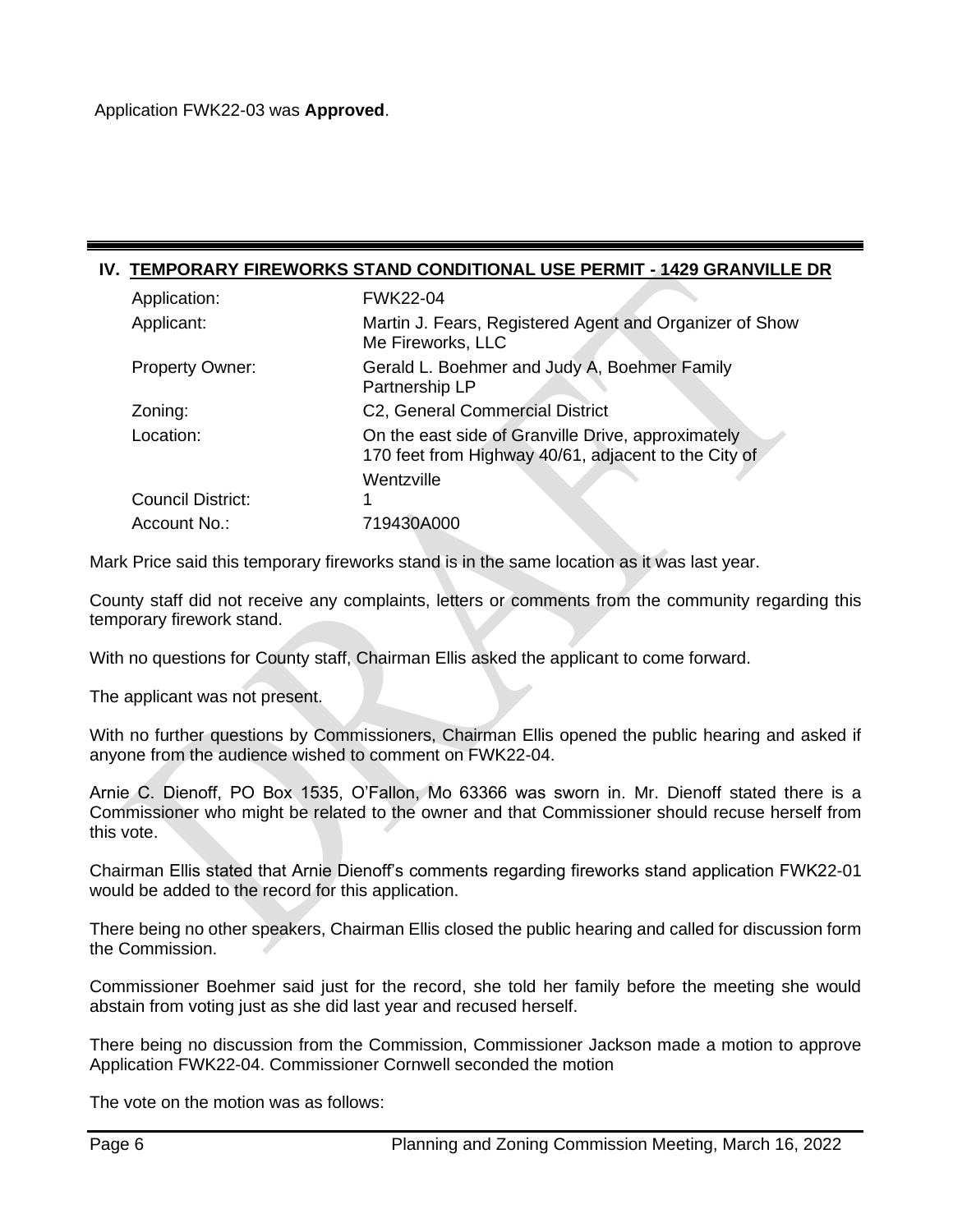| <b>Tracy Boehmer</b> | Abstain | <b>Kevin Cleary</b> | Yes | Jennifer Bahr | Yes |
|----------------------|---------|---------------------|-----|---------------|-----|
| Roger Ellis          | Yes     | <b>Kyle Shell</b>   | Yes | Craig Frahm   | Yes |
| <b>Chad Cornwell</b> | Yes     | Jamaal Jackson      | Yes |               |     |

Application FWK22-04 was **Approved**.

# **V. TEMPORARY FIREWORKS STAND CONDITIONAL USE PERMIT- 21 EAST HIGHWAY N**

| Application:             | <b>FWK22-06</b>                                                                    |
|--------------------------|------------------------------------------------------------------------------------|
| Applicant:               | <b>Meramec Specialty Company</b>                                                   |
| <b>Property Owner:</b>   | The Baker Family Company II, LLC                                                   |
| Zoning:                  | C2, General Commercial District                                                    |
| Location:                | On the northeast corner of Highway N and Highway Z,<br>near the City of Wentzville |
| <b>Council District:</b> |                                                                                    |
| Account No.:             | 748680B000                                                                         |

Mark Price said this temporary fireworks stand is in the same location as it was last year.

County staff did not receive any complaints, letters or comments from the community regarding this temporary firework stand.

With no questions for County staff, Chairman Ellis asked the applicant to come forward.

Tom Dixon, PO Box 305, Arnold, MO 63010 was sworn in.

Chairman Ellis asked the Commission if they had questions for the applicant.

With no further questions by Commissioners, Chairman Ellis opened the public hearing and asked if anyone from the audience wished to comment on FWK22-06.

Chairman Ellis stated that Arnie Dienoff's comments regarding fireworks stand application FWK22-01 would be added to the record for this application.

There being no other speakers, Chairman Ellis closed the public hearing and called for discussion form the Commission.

There being no discussion from the Commission, Commissioner Frahm made a motion to approve Application FWK22-06. Commissioner Boehmer seconded the motion

| <b>Tracy Boehmer</b> | Yes | <b>Kevin Cleary</b> | Yes | Jennifer Bahr | Yes |
|----------------------|-----|---------------------|-----|---------------|-----|
| Roger Ellis          | Yes | Kyle Shell          | Yes | Craig Frahm   | Yes |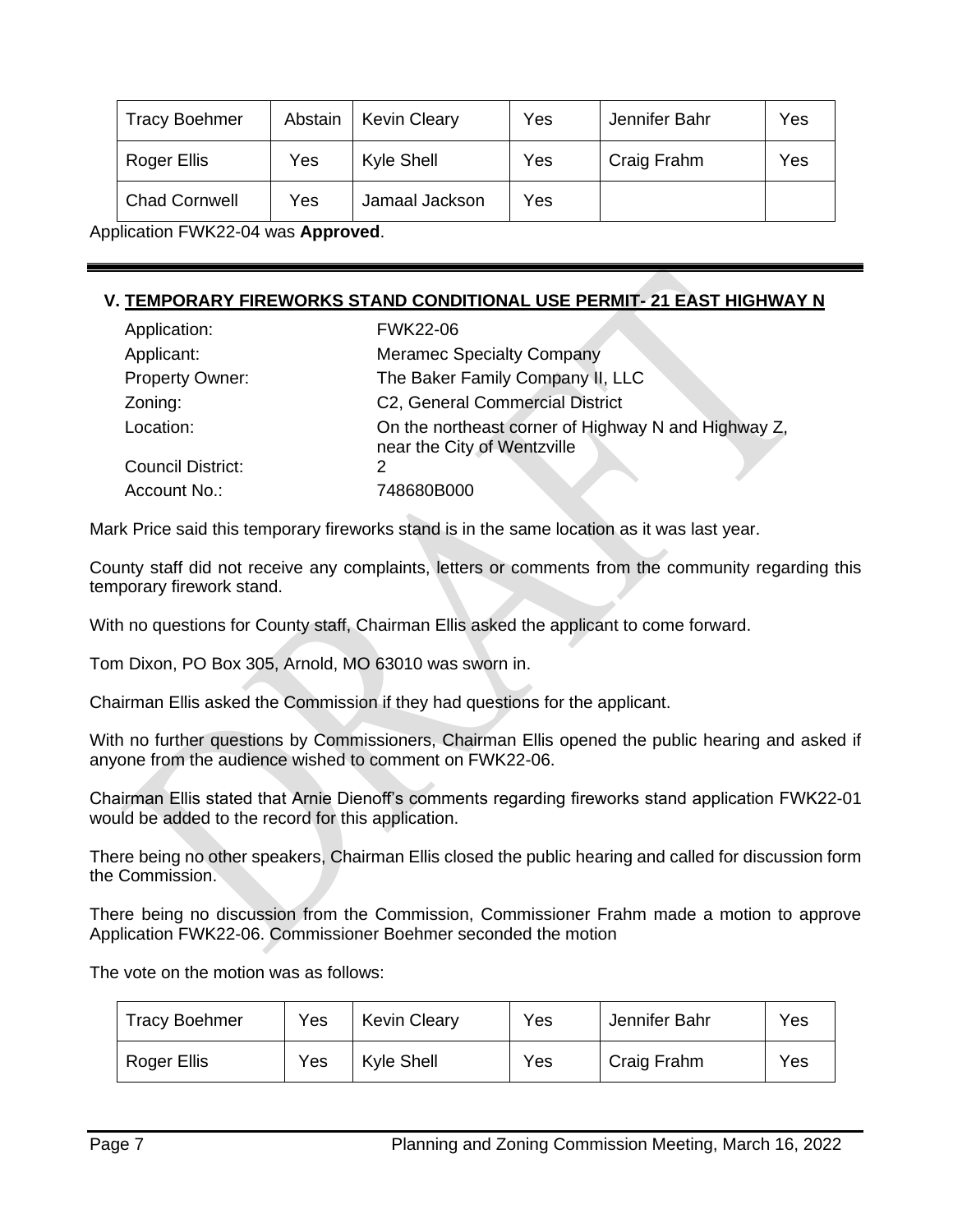| <b>Chad Cornwell</b> | Yes | Jamaal Jackson | Yes |  |  |
|----------------------|-----|----------------|-----|--|--|
|----------------------|-----|----------------|-----|--|--|

Application FWK22-06 was **Approved**.

# **VI. TEMPORARY FIREWORKS STAND CONDITIONAL USE PERMIT- 2301 UPPER BOTTOM RD.**

| Application:             | <b>FWK22-07</b>                                                                               |
|--------------------------|-----------------------------------------------------------------------------------------------|
| Applicant:               | <b>Meramec Specialty Company</b>                                                              |
| <b>Property Owner:</b>   | Tayco Upper Bottom Road, LLLP                                                                 |
| Zoning:                  | C2, General Commercial District                                                               |
| Location:                | On the northwest corner of Upper Bottom Road and<br>Highway 364, near the City of St. Charles |
| <b>Council District:</b> |                                                                                               |
| Account No.:             | T090800038                                                                                    |

Mark Price said this temporary fireworks stand is in the same location as it was last year.

County staff did not receive any complaints, letters or comments from the community regarding this temporary firework stand.

With no questions for County staff, Chairman Ellis asked the applicant to come forward.

Tom Dixon, PO Box 305, Arnold, MO 63010 was sworn in.

Chairman Ellis asked the Commission if they had questions for the applicant.

With no further questions by Commissioners, Chairman Ellis opened the public hearing and asked if anyone from the audience wished to comment on FWK22-07.

Chairman Ellis stated that Arnie Dienoff's comments regarding fireworks stand application FWK22-01 would be added to the record for this application.

There being no other speakers, Chairman Ellis closed the public hearing and called for discussion form the Commission.

There being no discussion from the Commission, Kevin Cleary made a motion to approve Application FWK22-07. Commissioner Shell seconded the motion

| Tracy Boehmer | Yes | <b>Kevin Cleary</b> | Yes | Jennifer Bahr | Yes |
|---------------|-----|---------------------|-----|---------------|-----|
| Roger Ellis   | Yes | Kyle Shell          | Yes | Craig Frahm   | Yes |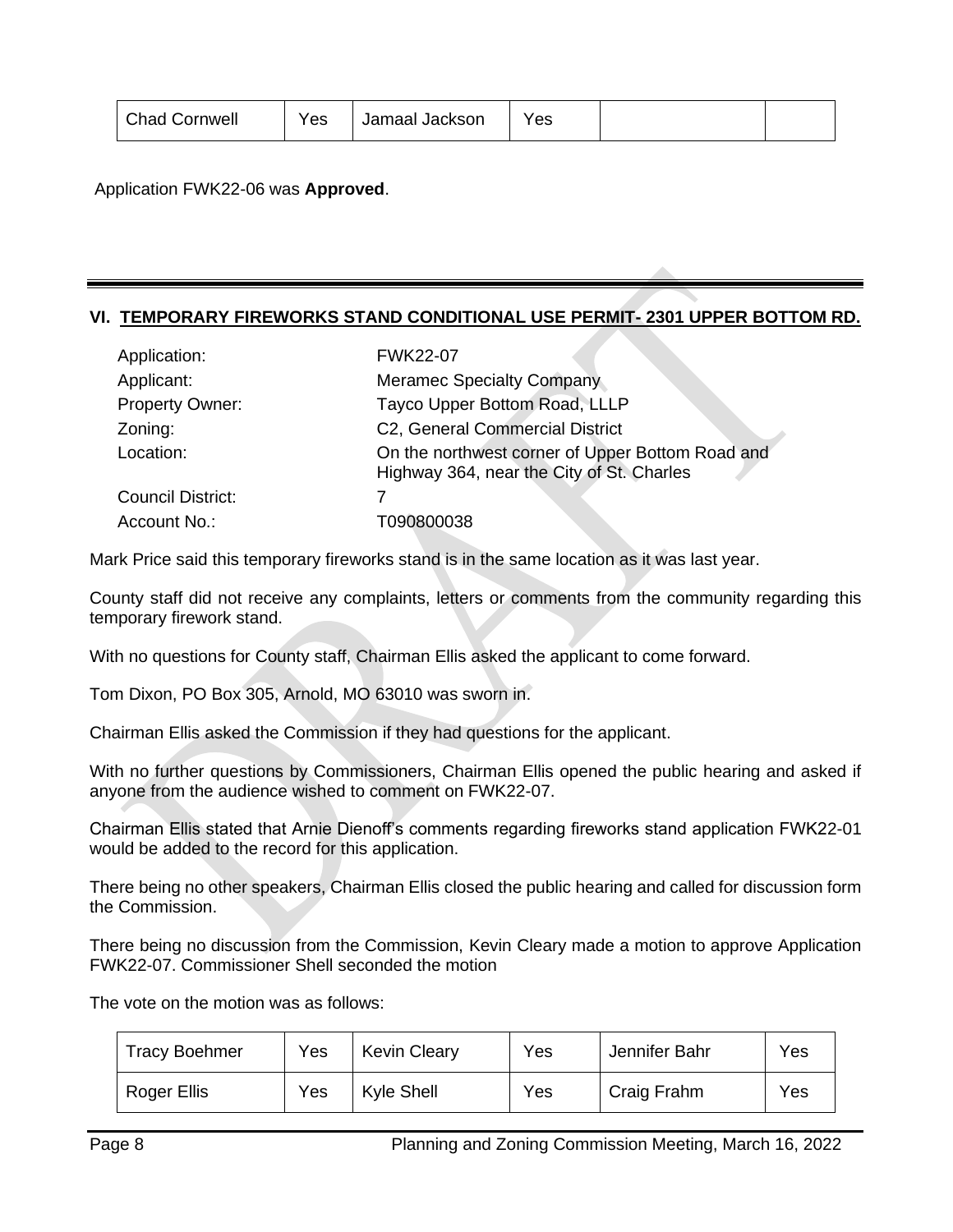| <b>Chad Cornwell</b> | Yes | Jamaal Jackson | Yes |  |  |
|----------------------|-----|----------------|-----|--|--|
|----------------------|-----|----------------|-----|--|--|

Application FWK22-07 was **Approved.**

# **VII. TEMPORARY FIREWORKS STAND CONDITIONAL USE PERMIT- 3707 VETERANS MEM. PKWY.**

| Application:             | <b>FWK22-08</b>                                                                                           |
|--------------------------|-----------------------------------------------------------------------------------------------------------|
| Applicant:               | <b>Meramec Specialty Company</b>                                                                          |
| Property Owner:          | 3707 Veterans Memorial Parkway Holdings, LLC                                                              |
| Zoning:                  | C2, General Commercial District                                                                           |
| Location:                | On the southeast corner of Arco Drive and Veterans<br>Memorial Parkway, adjoining the City of St. Charles |
| <b>Council District:</b> | 5                                                                                                         |
| Account No.:             | 147693A000                                                                                                |

Mark Price said this temporary fireworks stand is in the same location as it was last year.

County staff did not receive any complaints, letters or comments from the community regarding this temporary firework stand.

With no questions for County staff, Chairman Ellis asked the applicant to come forward.

Tom Dixon, PO Box 305, Arnold, MO 63010 was sworn in.

With no further questions by Commissioners, Chairman Ellis opened the public hearing and asked if anyone from the audience wished to comment on FWK22-08.

Chairman Ellis stated that Arnie Dienoff's comments regarding fireworks stand application FWK22-01 would be added to the record for this application.

There being no other speakers, Chairman Ellis closed the public hearing and called for discussion form the Commission.

There being no discussion from the Commission, Commissioner Cornwell made a motion to approve Application FWK22-08. Commissioner Jackson seconded the motion.

| <b>Tracy Boehmer</b> | Yes | <b>Kevin Cleary</b> | Yes | Jennifer Bahr | Yes |
|----------------------|-----|---------------------|-----|---------------|-----|
| Roger Ellis          | Yes | Kyle Shell          | Yes | Craig Frahm   | Yes |
| <b>Chad Cornwell</b> | Yes | Jamaal Jackson      | Yes |               |     |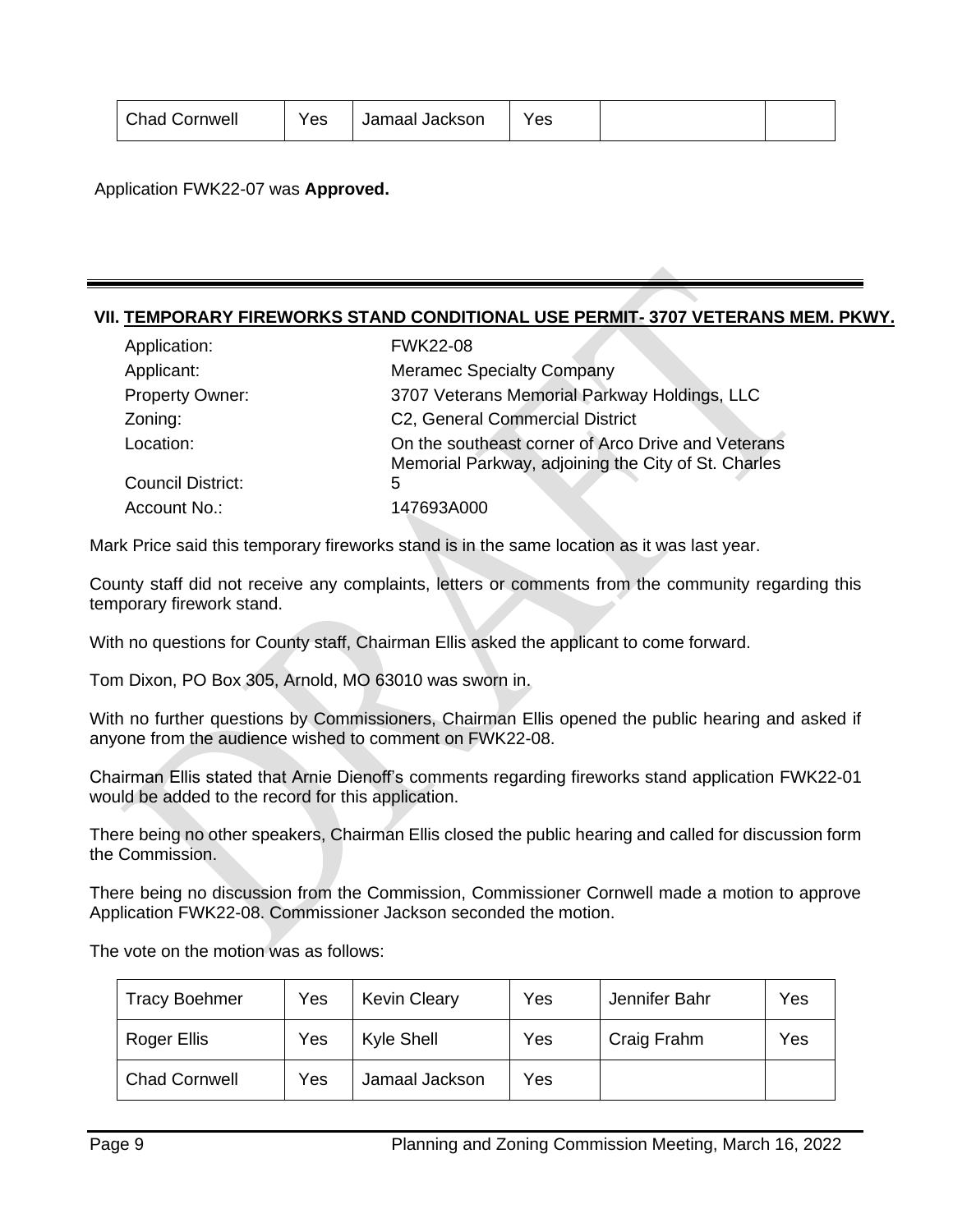## **VIII. TEMPORARY FIREWORKS STAND CONDITIONAL USE PERMIT - 1250 MEXICO ROAD**

| Application:      | <b>FWK22-09</b>                                                                                                 |
|-------------------|-----------------------------------------------------------------------------------------------------------------|
| Applicant:        | <b>Meramec Specialty Company</b>                                                                                |
| Property Owner:   | <b>JMZ III Real, LLC</b>                                                                                        |
| Zoning:           | 11, Light Industrial District                                                                                   |
| Location:         | On the northwest corner of the intersection of Mexico<br>Road and Highway A; adjacent to the City of Wentzville |
| Council District: |                                                                                                                 |
| Account No.:      | 147693A000                                                                                                      |

Mark Price said this temporary fireworks stand is in the same location as it was last year.

County staff did not receive any complaints, letters or comments from the community regarding this temporary firework stand.

With no questions for County staff, Chairman Ellis asked the applicant to come forward.

Tom Dixon, PO Box 305, Arnold, MO 63010 was sworn in.

Chairman Ellis asked the Commission if they had questions for the applicant.

With no further questions by Commissioners, Chairman Ellis opened the public hearing and asked if anyone from the audience wished to comment on FWK22-09.

Chairman Ellis stated that Arnie Dienoff's comments regarding fireworks stand application FWK22-01 would be added to the record for this application.

There being no other speakers, Chairman Ellis closed the public hearing and called for discussion form the Commission.

There being no discussion from the Commission, Commissioner Shell made a motion to approve Application FWK22-09. Commissioner Bahr seconded the motion

| Tracy Boehmer | Yes | <b>Kevin Cleary</b> | Yes | Jennifer Bahr | Yes |
|---------------|-----|---------------------|-----|---------------|-----|
| Roger Ellis   | Yes | Kyle Shell          | Yes | Craig Frahm   | Yes |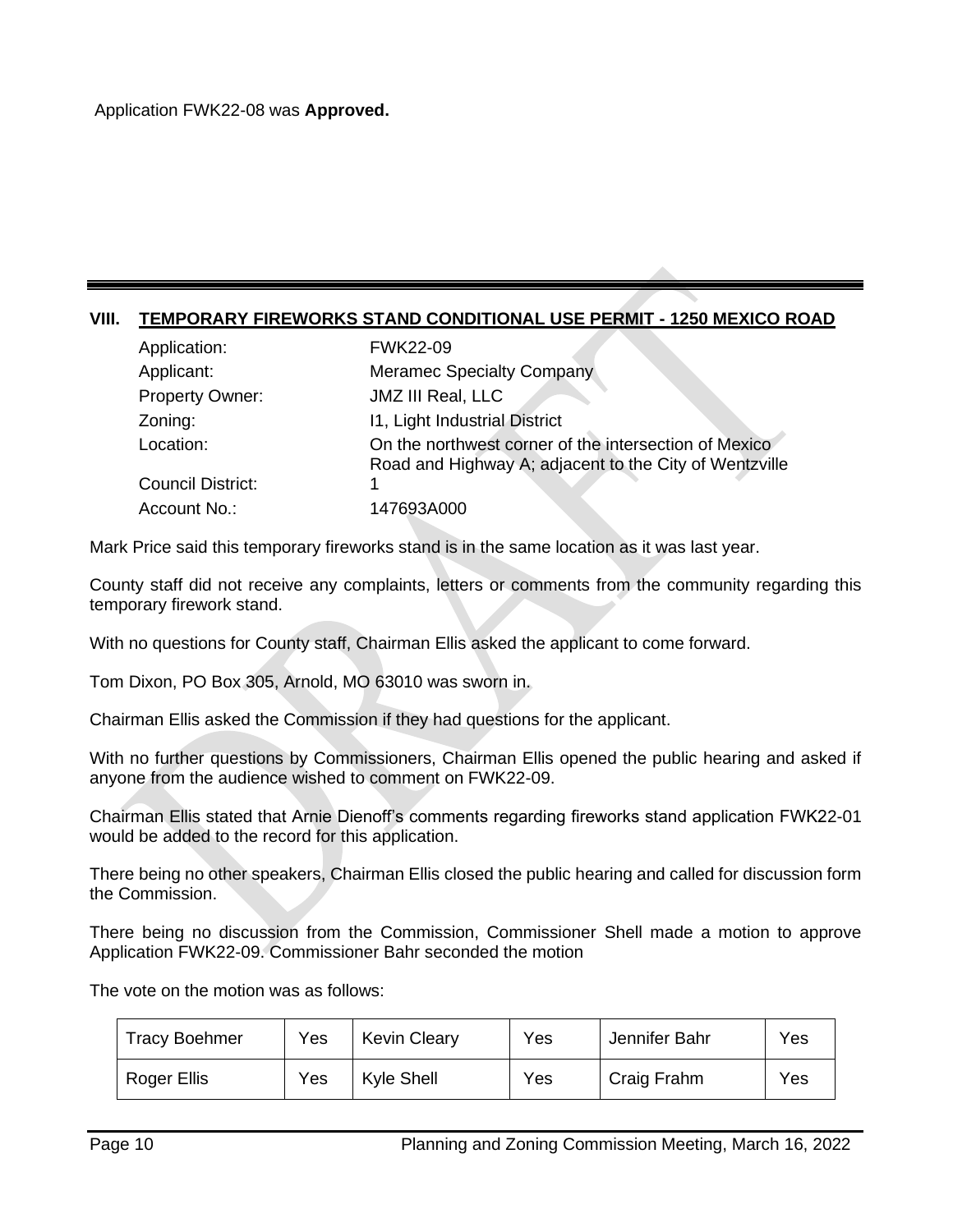| <b>Chad Cornwell</b> | Yes | Jamaal Jackson | Yes |  |  |
|----------------------|-----|----------------|-----|--|--|
|----------------------|-----|----------------|-----|--|--|

Application FWK22-09 was **Approved**.

# **IX. TEMPORARY FIREWORKS STAND CONDITIONAL USE PERMIT- 3120 WEST CLAY ST.**

| Application:             | <b>FWK22-10</b>                                                                                              |
|--------------------------|--------------------------------------------------------------------------------------------------------------|
| Applicant:               | Bad Boyz Fireworks, Jay Davidson                                                                             |
| <b>Property Owner:</b>   | <b>TGL Properties, LLC</b>                                                                                   |
| Zoning:                  | C2, General Commercial District                                                                              |
| Location:                | On the northeast corner of the intersection of West Clay<br>and Golfway Street, near the City of St. Charles |
| <b>Council District:</b> | 6                                                                                                            |
| Account No.:             | A916000023                                                                                                   |

Mark Price said this temporary fireworks stand is in the same location as it was last year.

County staff did not receive any complaints but received a letter of opposition from the community regarding this temporary firework stand.

With no questions for County staff, Chairman Ellis asked the applicant to come forward.

Craig Applebee, 3700 Killarney Court, St. John, Missouri 63114 was sworn in.

Chairman Ellis asked the Commission if they had questions for the applicant.

Chairman Ellis asked if he is in the same location. Mr. Applebee answered in the affirmative.

With no further questions by Commissioners, Chairman Ellis opened the public hearing and asked if anyone from the audience wished to comment on FWK22-10.

Chairman Ellis stated that Arnie Dienoff's comments regarding fireworks stand application FWK22-01 would be added to the record for this application.

There being no other speakers, Chairman Ellis closed the public hearing and called for discussion form the Commission.

There being no discussion from the Commission, Commissioner Boehmer made a motion to approve Application FWK22-10. Commissioner Cornwell seconded the motion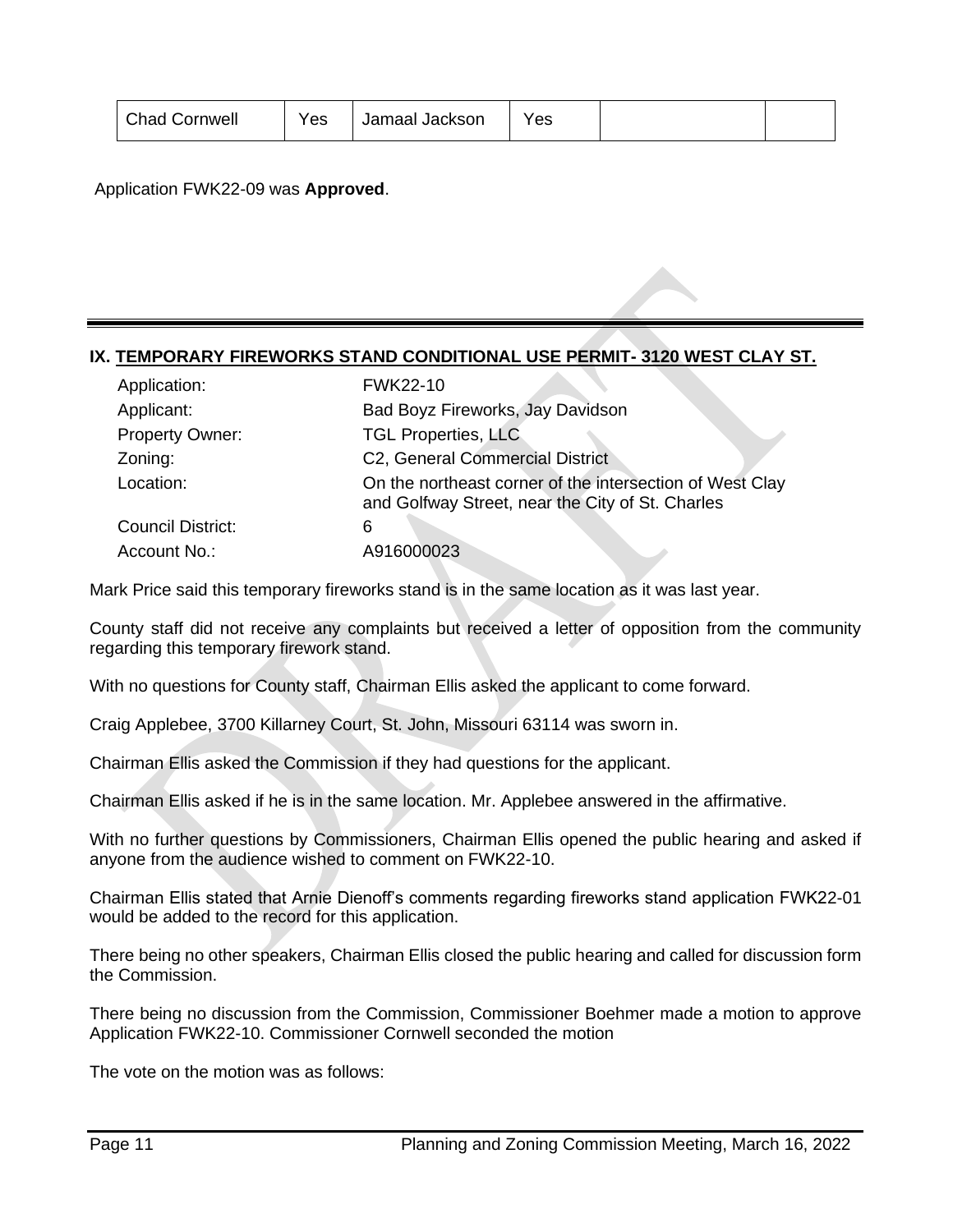| <b>Tracy Boehmer</b> | Yes | <b>Kevin Cleary</b> | Yes | Jennifer Bahr | Yes |
|----------------------|-----|---------------------|-----|---------------|-----|
| Roger Ellis          | Yes | Kyle Shell          | Yes | Craig Frahm   | Yes |
| <b>Chad Cornwell</b> | Yes | Jamaal Jackson      | Yes |               |     |

Application FWK22-10 was **Approved**.

## **X. TEMPORARY FIREWORKS STAND CONDITIONAL USE PERMIT- 5706 LAKE ST. LOUIS BLVD.**

| Application:           | <b>FWK22-11</b>                                                                                                      |
|------------------------|----------------------------------------------------------------------------------------------------------------------|
| Applicant:             | Bad Boyz Fireworks, Jay Davidson                                                                                     |
| <b>Property Owner:</b> | The Inertia School of Dance, Inc.                                                                                    |
| Zoning:                | C1, Neighborhood Commercial District                                                                                 |
| Location:              | On the east side of Lake St. Louis Boulevard, 825 feet north of<br>Hawk Ridge Trail, near the City of Lake St. Louis |
| Council District:      | 2                                                                                                                    |
| Account No.:           | 7635901000                                                                                                           |

Mark Price said this temporary fireworks stand is in the same location as it was last year.

County staff did not receive any complaints, letters or comments from the community regarding this temporary firework stand.

With no questions for County staff, Chairman Ellis asked the applicant to come forward.

Craig Applebee, 3700 Killarney Court, St. John, Missouri 63114 was sworn in.

With no further questions by Commissioners, Chairman Ellis opened the public hearing and asked if anyone from the audience wished to comment on FWK22-11.

Chairman Ellis stated that Arnie Dienoff's comments regarding fireworks stand application FWK22-01 would be added to the record for this application.

There being no other speakers, Chairman Ellis closed the public hearing and called for discussion form the Commission.

There being no discussion from the Commission, Commissioner Shell made a motion to approve Application FWK22-11. Commissioner Bahr seconded the motion

| <b>Tracy Boehmer</b> | Yes | <b>Kevin Cleary</b> | Yes | Jennifer Bahr | Yes |  |
|----------------------|-----|---------------------|-----|---------------|-----|--|
|----------------------|-----|---------------------|-----|---------------|-----|--|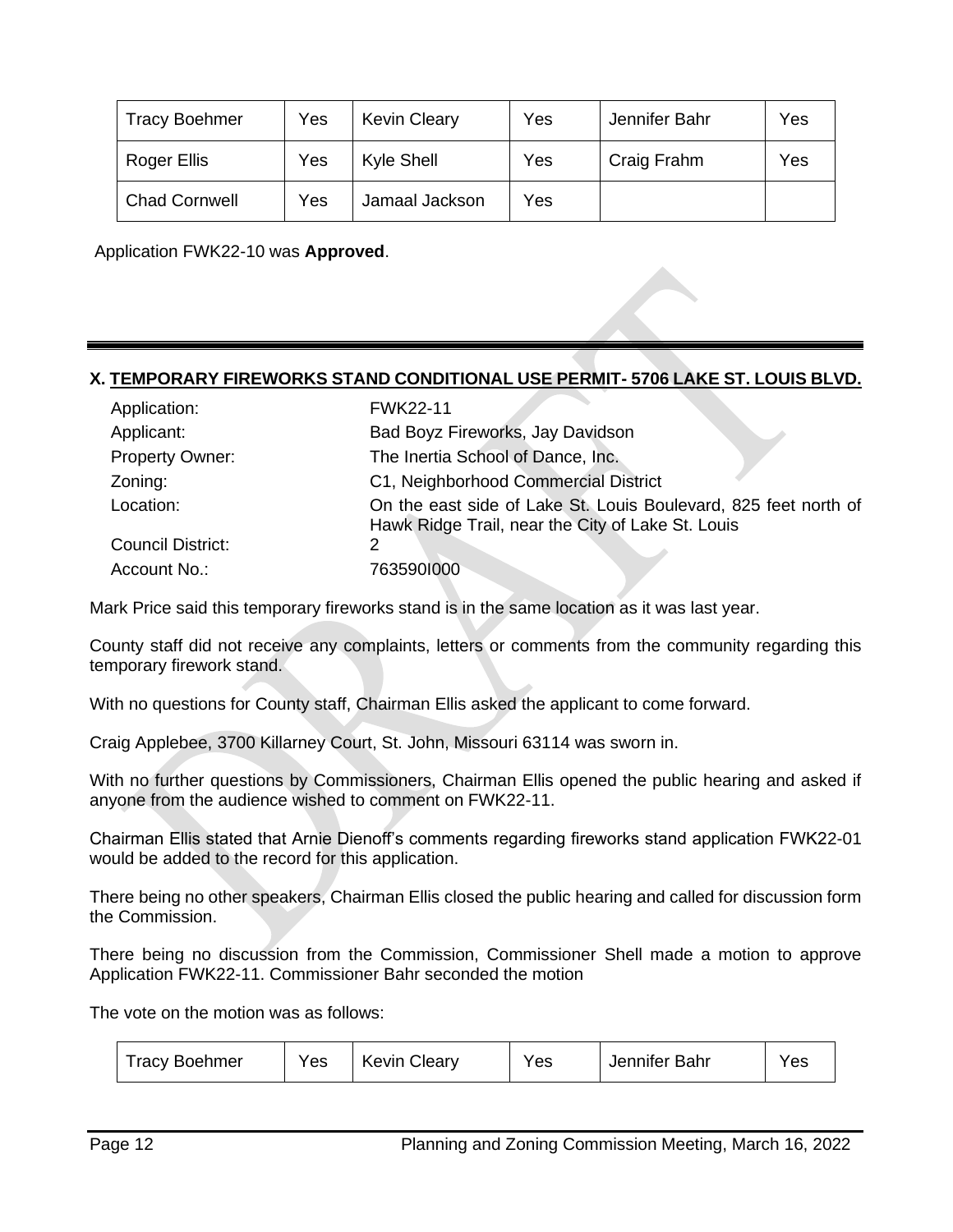| Roger Ellis          | Yes | Kyle Shell     | Yes | Craig Frahm | Yes |
|----------------------|-----|----------------|-----|-------------|-----|
| <b>Chad Cornwell</b> | Yes | Jamaal Jackson | Yes |             |     |

Application FWK22-11 **Approved**.

## **6. PUBLIC HEARINGS**

# **I. CONDITIONAL USE PERMIT REQUEST - 4180 BENNE ROAD**

| <b>Application No:</b>          | <b>CUP21-21</b>                                                   |
|---------------------------------|-------------------------------------------------------------------|
| <b>Property Owners:</b>         | Lynn P. Melson and Tamara T. Melson                               |
|                                 | <b>Revocable Qualified Spousal Trust</b>                          |
| Current Zoning:                 | A, Agricultural District                                          |
| <b>Conditional Use Request:</b> | Private school                                                    |
| Parcel Size:                    | 5.0 acres                                                         |
| Location:                       | On the south side of Benne Road, a half mile<br>east of Highway D |
| <b>County Council District:</b> | $\overline{2}$                                                    |
| Account No.:                    | T222000523                                                        |

Robert Myers, Director of Planning and Zoning, provided a verbal report for Application NO CUP21-21. He said that rather than being allowed by right in the Agricultural zoning district, the County's zoning regulations require that this be approved through a Conditional Use Permit so the public can have a chance to review the land use impacts for neighbors. Robert Myers provided details about the private school including its location (at Freedom Ranch Subdivision) which was just platted in December. The Concept Plan was shown and a description of what is intended to be built including measurements was provided. Students will be children of family and children of owner's employees. The number of students and teachers was also provided. Robert Myers cited area of concerns including possible requirement of a sprinklers with an onsite well, a proposed recreational area as a soccer field, regulations of light poles and parking requirements. He read the four conditional use permit criteria and suggested the Commission focus on those and what the land use impacts would be for neighbors. The location of this proposed conditional use would take access from a public road (Benne Road) rather than from a private street within the subdivision. Robert Myers stated staff recommends approval of Application No. CUP21-21 with 8 County staff recommendations. The maximum number of students enrolled shall be 50 is an arbitrary number and could be 20 because that is the number the applicant is applying for. Robert Myers suggested to allow flexibility with that number.

Chairman Ellis asked the Commission if they had any questions for staff.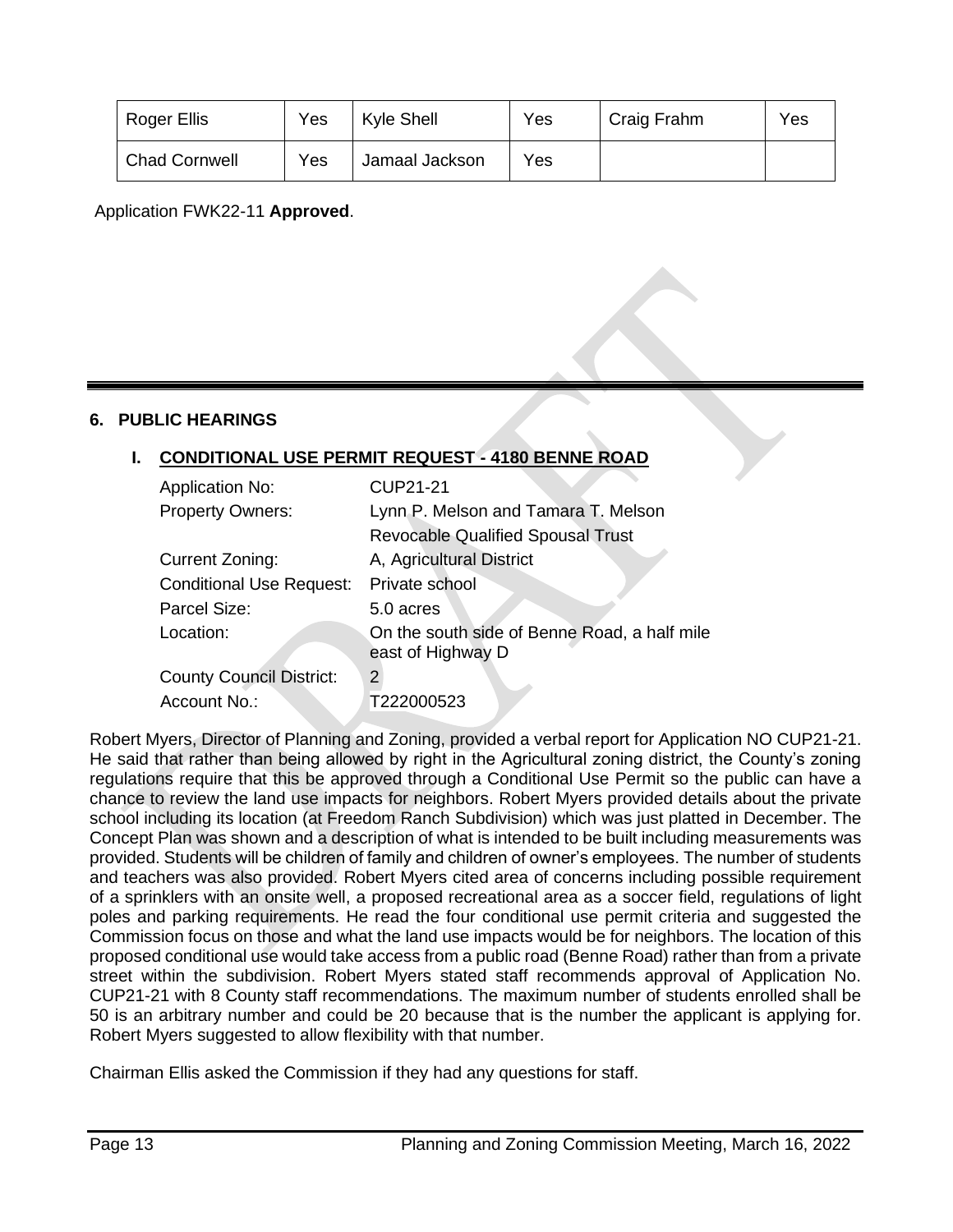Commissioner Boehmer asked what the ages of the kids will be. Robert Myers said the applicant could address that. Commissioner Boehmer asked would water availability affect the people who already live there with an additional 20 – 50 more people using it and would it be a concern. Robert Myers answered in the negative as long as they deal with the question about the fire code.

Commissioner Shell asked with18 parking spots being added has the County's Highway Department considered that. Robert Myers said we had the Highway Department review this plan, but they had no comments. He added if this were on the curve there would be more concern about putting a driveway close to the curve. He doesn't believe 18 parking spaces will be a problem in terms of capacity. Commissioner Shell expressed concern with kids getting dropped off due to increase flow of traffic, the 90 degree turn and its narrow pavement.

Commissioner Boehmer asked if the time of school functions taking place outdoors as late as 11 p.m. be changed. Chairman Ellis it could as those are only recommendations.

With no questions for County staff, Chairman Ellis asked the applicant to come forward.

Patrick Melson, 9716 Avondale Hills Ln, Wentzville, MO 63385 and Gary Kimbel, 4053 N. St. Peters Pkwy, St. Peters, MO 63304 were sworn in.

Chairman Ellis asked the Commission if they had questions for the applicant.

Commissioner Boehmer asked what the ages of the children will be. Mr. Melson said they will be between the ages of 3 – 14 and that is because his youngest grandchild is 3 years old. Once his grandkids become older, it would end in  $8<sup>th</sup>$  grade.

Commissioner Boehmer asked if there would be buses. Mr. Melson answered in the negative. He said the first eight children live in the subdivision. He clarified the Freedom Ranch is not a subdivision because it only has three houses on 25 acres, his and his son and daughter who live on 10 acres each. Mr. Melson explained at first only his grandkids will be attending school, but later will open it up to children of his employees. He added his business, grandkids, employees and their children were disrupted for two years by the pandemic and his intent is to provide a place where 20 students can get a consistent education. In the beginning, those parking spaces will never be used. Mr. Melson added, because he has never owned a school, he would like to make sure that this idea is working out and are no major problems before children of his employees are added.

Commissioner Boehmer asked if he is planning to loan or rent out his fields to other than just his teams. Mr. Melson answered in the negative. He added he does not even have a team and that is more of an activity field to play soccer.

Commissioner Bahr asked if this school is for his grandchildren and asked what his business is. Mr. Melson said he owns Mid Town Home Improvements.

Commissioner Bahr asked if his employees who have kids were not able to come to work during the pandemic. Mr. Melson answered in the affirmative and would like to provide stability. He said he has pledged funding for 20 years that will more than fully fund this school and help his employees.

Commissioner Jackson asked what the real number of students is he is planning for in the future to have. Mr. Melson said his grandkids are the test and the employees' kids will come later. His budget will be three teachers and added is far more work than he thought it would be. He added it is not his goal to have 50 kids.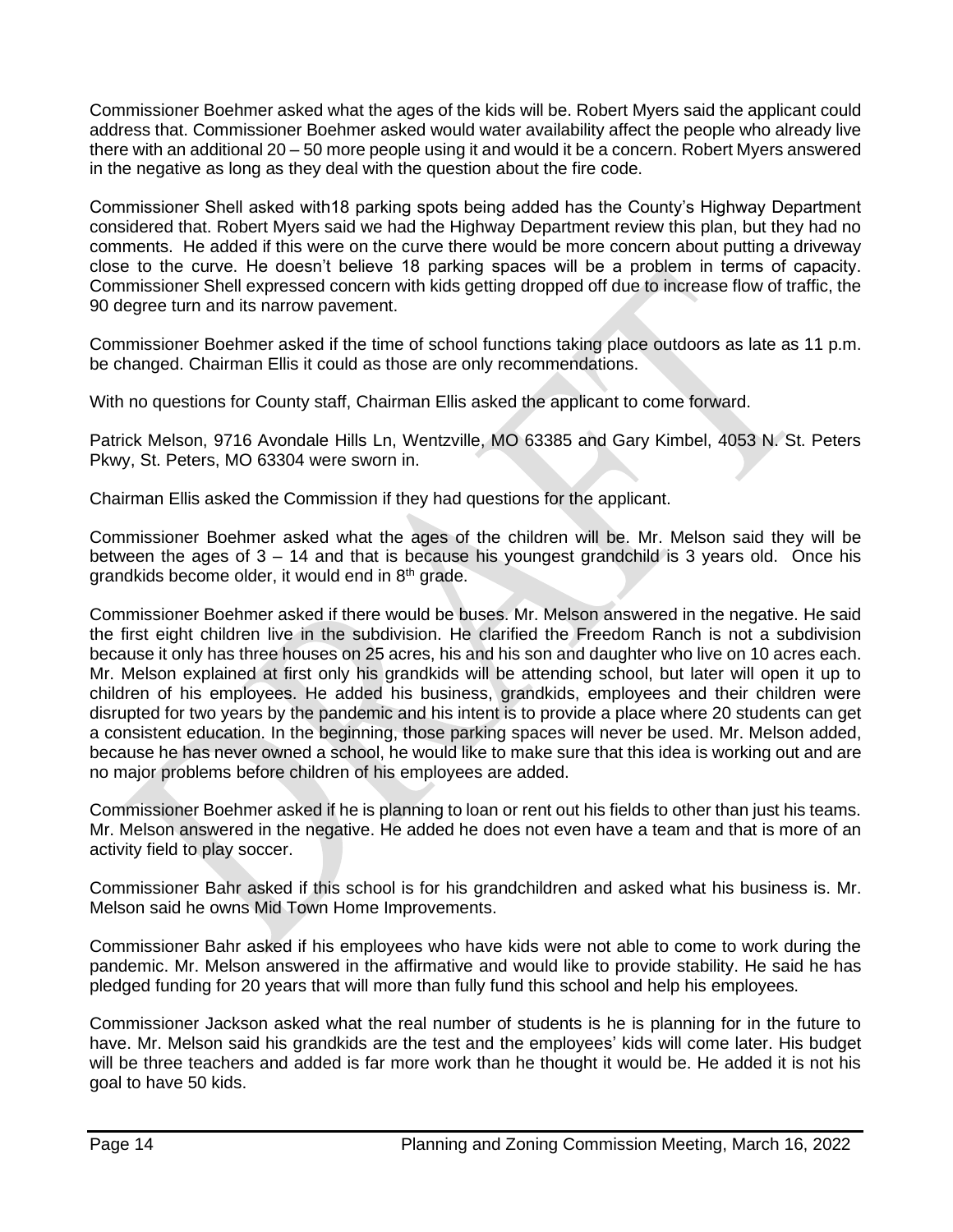Chairman Ellis asked if he would be subject to the State's education regulations. Mr. Melson stated he is assuming he will be but has not gotten that far as he has been focused on getting the building approved first.

Chairman Ellis asked Commissioner Bahr if she home schools her children. Commissioner Bahr said she did for 19 years and there are state regulations for home schooling. She said children must have 1000 hours. She added since it will be his grandchildren getting schooled first, it might be considered "home school" because its family until other people come in.

Kevin Cleary if there is any reason there might be 50 kids. Mr. Melson said there is a reason why its not coming into the subdivision because he does not want it to and there will not be funding for 50 kids. Mr. Melson said he would like to make sure that the number of students attending will be able to go to his school at a low cost and have little impact to their parents, his employees.

Commissioner Boehmer asked if he would limit it to 30 students. Mr. Melson does not foresee going beyond that number.

Chairman Ellis asked Robert Myers since it is zoned agriculture, could Mr. Melson build a building to be a barn. Robert Myers answered in the affirmative. But Mr. Melson interjected and said he can't do over than 4,800 square feet without a permit. Robert Myers said large personal storage buildings and agriculture buildings can be built in agricultural zoning district and is not uncommon.

Commissioner Frahm asked if he has talked to people who either expressed concern or opposition to his plans. Mr. Melson said he has no idea who that could be and did not know he had opposition.

With no further questions by Commissioners, Chairman Ellis opened the public hearing and asked if anyone form the audience wished to comment on Application No. CUP21-21.

Marcia Gay, 4570 Hueffmeyer Rd, Defiance, MO 63341 was sworn in. Ms. Gay stated she opposes this school and in this location. She also stated her biggest concern is the water well as all of the neighbors around Hueffmeyer and Benne are on the same aquifer. She does not feel a well will support another 20 students and a soccer field. She proposes that County water be continued or utilize the same agreement Mr. Busch had to dig into a deeper aquifer at 1500 feet. Her second concern is the narrowness of the road as multiple accidents have occurred on it and is not a good place to put a school. She said she and her neighbors do not want lights from the soccer field on at 11 p.m. in their rural community. Ms. Gay does not feel that the school will have 20 students, she feels there will be more.

Commissioner Frahm asked if the water problem could be solved, would she be ok with the school. Ms. Gay said addressing the water problem would be a start but limiting the number of students would be second.

Commissioner Boehmer asked if 30 students would be acceptable and if the lights were off at 9 p.m.

Ms. Gay said not to her and added 20 students would be her maximum. The lights off at 9 p.m. would be better.

Sarah and Justin Vermette 4163 Benne Road, were sworn in. Mrs. Vermette said she and her husband are the neighbors located directly to the north of the proposed school and have been there for more than 10 years. Mrs. Vermette is concerned about the capacity of students at 50, the parking lot for 18 vehicles which is triple for what is suggested for private schools. She would like confirmation that second building has been removed from the plans and if the second parking lot size will be used to house mowers and tractors. She added that there should only be one entrance to the school and lighting at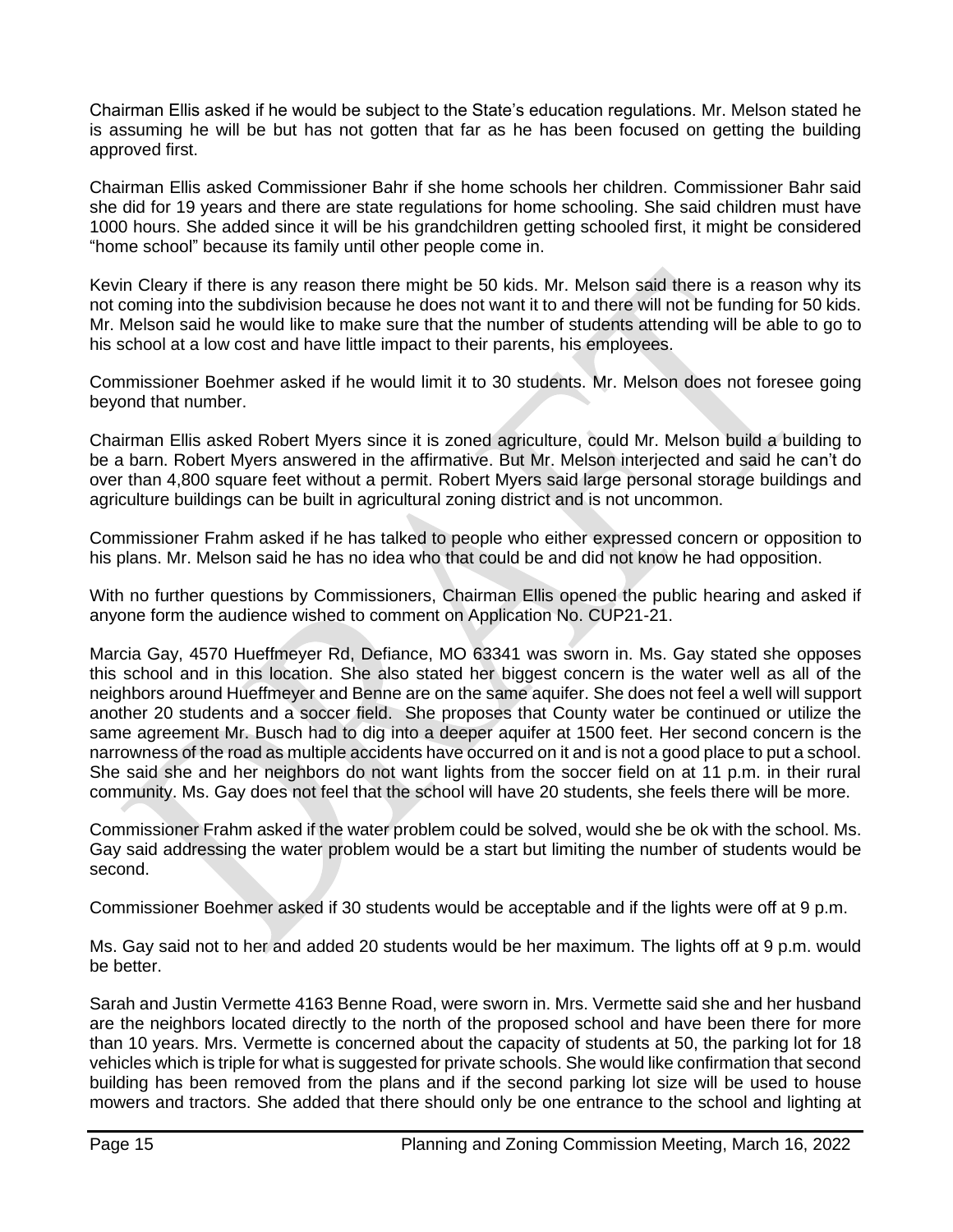11 p.m. is too late. She is against this plan as it will hinder the ambiance of the area and impact property values. She expressed concerns about the number of entrances to the school that are being considered and runoff issues due to new construction.

Arnie C. Dienoff, PO Box 1535, O'Fallon, MO 63366 was sworn in. Mr. Dienoff said he 'd like to put on the record, from information he has obtained that he is fairly certain that the Busch deal is a dead project due to lack of financing. Mr. Dienoff said regarding the school, he thinks five acres is a tight squeeze for this proposal. He stated that sprinklers are required at both public and private schools as mandated by the State. He agrees with staff that a Type 2 landscape buffer be required. Mr. Dienoff would like a limitation of 30 students. Last, he said someone needs to address the water resource concern.

With no one else from the audience wishing to comment on this application, Chairman Ellis asked the applicant to come back to the podium.

Commissioner Bahr asked if he has taken a look at the difference between permissive use versus conditional use on particular zones. Mr. Melson answered in the negative as when he got started with this application, the County guided him to the conditional use permit. Commissioner Bahr said she has because her children do attend a private school, but they are planning to move to a different place. Commissioner Bahr said she has researched this, and if this was zoned residential or commercial C2, a private school would be a permissive use and not a conditional use. She asked staff if that was correct, and Robert Myers said he thinks so. Commissioner Bahr asked Mr. Melson, if he owns the land, 50 acres around it with the three homes on it. Mr. Melson said there are no homes on it currently. Commissioner Bahr said it is zoned agriculture which means a home for every five acres. She said theoretically, it would be a permissive use at 50 acres to have 10 homes there. Mr. Melson said if he did it in 10 homes and each home having 5 people, that would be 50 people. He emphasized there will not be 50 people at the school.

Commissioner Bahr asked how many grandkids he has and will they all live on the 50 acres. Mr. Melson answered in the affirmative and his grandkids will walk to school. Commissioner Bahr asked if there would be any traffic at first and would there be any cars there at all. Mr. Melson answered in the negative. He added the parking lot because he kept getting kickbacks from the Commission and getting recharged by his engineer to redo plans.

Commissioner Bahr told Mr. Melson if were to build a number of houses on the property and met at a house and his daughter or son were to teach his grandkids unpaid, that would be considered a home school and would need zero permission from anyone. Commissioner Bahr said the reason he is needing permission to do this is because he is bringing other people in, employees' children other than his own grandkids and he is hiring an outside teacher. Mr. Melson explained because the structure of the building is bigger than the structure, they told me I was allowed to build on an Agricultural. That is what he was told and is complying. Commissioner Bahr asked if the maximum square footage is 4,800 and Mr. Melson answered in the affirmative. Mr. Melson said the building would come with a kitchen, and come with an indoor recreational area e.g., a tennis court and six classrooms.

Commissioner Bahr asked after his seven grandchildren get started when he will make the expansion to add more students. Mr. Melson said he would like to get this off the ground smoothly with his seven grandkids, then he will add his employees' children.

Commissioner Bahr asked why he didn't want to enter off of Freedom Ranch Road, if only three houses will be on the road. Mr. Melson said because this is non-for-profit, and he is donating the land. He would like for it to be its own entity. He stated he would have no problem adjusting the time to 9:30 p.m.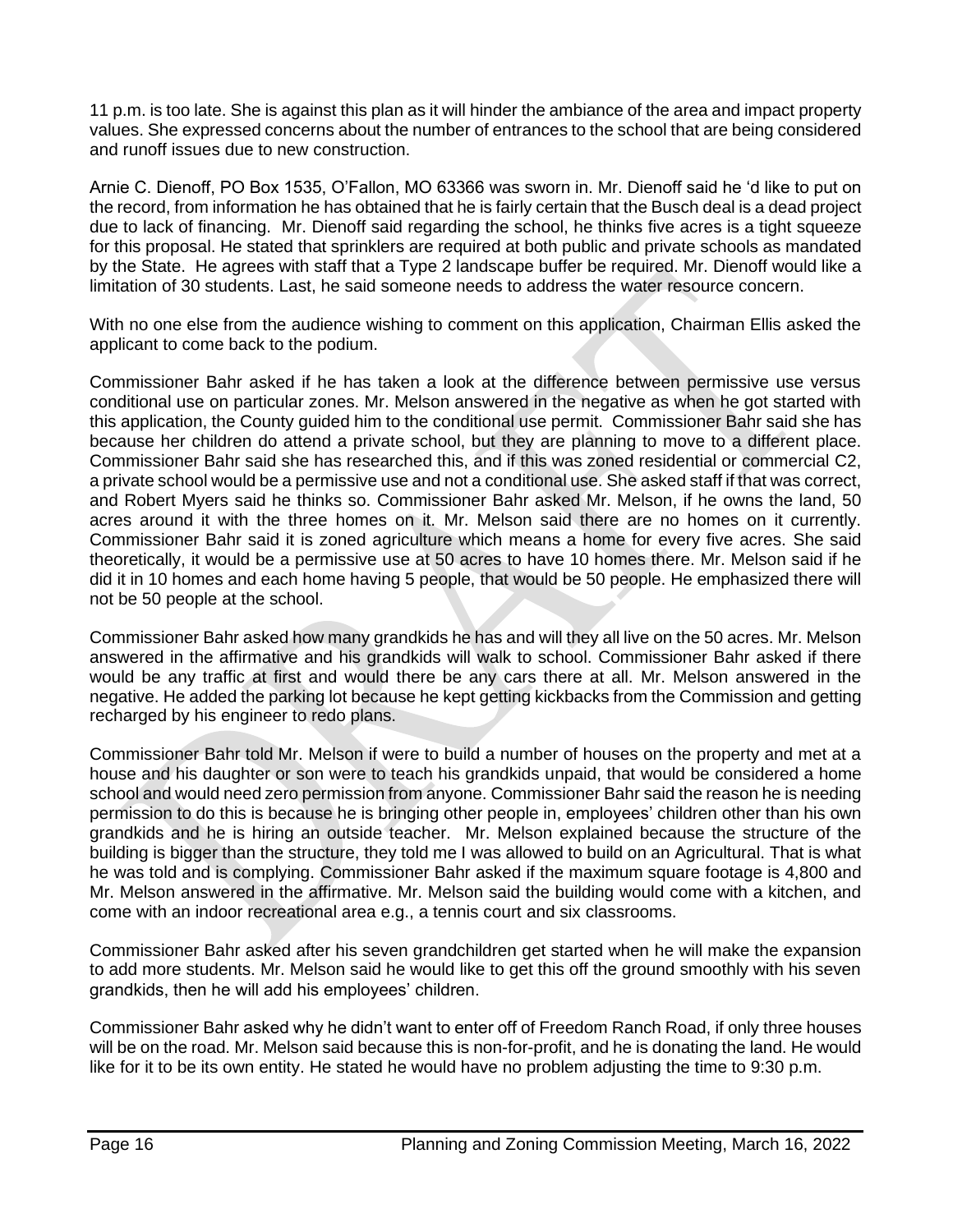Kevin Cleary said it was said earlier that there was a second building on the concept plan. Mr. Melson said the plans for a second building has been removed.

Commissioner Cornwell asked if the second building was intended for the school. Mr. Melson said he was going to build an in-door soccer field but is not necessary.

Commissioner Bahr asked what he thought about digging a well that is in the deeper aquifer. Mr. Melson said it's twice as much money to dig a well at 1500 feet and is not needed as he already has one at 650 feet. He added it adds additional costs and takes away from educating children.

Commissioner Bahr asked what kind of water the kids would be using. Mr. Melson said there would be four toilets and a water fountain and if the kids were at home, they'd be using the water there. Mr. Nelson said for what he is doing there is less impact on traffic, water and overall, less impact on everything because he could have developed the 50 acres but instead decided to do this.

Kevin Cleary asked if there is something stated by Covenants that the additional acreage would not be developed. Mr. Melson said it is not because where the houses are going to go are not being set up for other people to come along and build. Kevin Cleary said in twenty-five years they could be. Chairman Ellis said if they wanted to make any changes to the property 25 years later, they would have to come back to Planning & Zoning Commission.

Commissioner Cornwell asked if the indoor tennis court is intended for the school or for leasing it to someone. Mr. Melson said he does not have any intention of leasing anything at all.

Commissioner Boehmer asked staff if Mr. Melson would have to return to the Commission if he wanted to rent or lease the school are out. Robert Myers said Commercial Indoor Recreation and Commercial Outdoor Recreation are their own use categories for conditional use permits and if those uses were proposed and happened constant would need approvals.

Robert Myers said regarding land use categories, when this application came to County staff, a variety of avenues was pursued including rezoning to a neighborhood commercial district, where it would be allowed by right. The downside of the option is the Master Plan calls for agriculture uses in this area and going forward to the Planning & Zoning Commission and County Council would go against the Master Plan's recommendation for agricultural. But if this property was zoned commercial, then banks would be allowed by right. Robert Myers based on that it was suggested that this was the better choice rather than the rezoning.

Commissioner Cornwell asked Robert Myers regarding the firewall issue of not needing to sprinkle, did that come from the Building Code official and do do we have anything from the Fire Marshall's office that would trigger that it be sprinkled regardless of the firewall. Robert Myers said that was a comment from the Building & Code Enforcement Division Director that one or the other could be used based on the concept that was presented.

Commissioner Boehmer asked if there are no regulations by room for sprinklers. Robert Myers said it depends on the area. Mr. Melson said he has several buildings in O'Fallon and if they are 12,000 feet they have to be sprinkled unless it is divided by a firewall.

Commissioner Cornwell asked about the Fire Marshall who looks into schools, would that cause a trigger. Commissioner Cornwell said he understands that normally the building official requires if it needs to be sprinkled then the Fire Marshall says per these regulations it is done.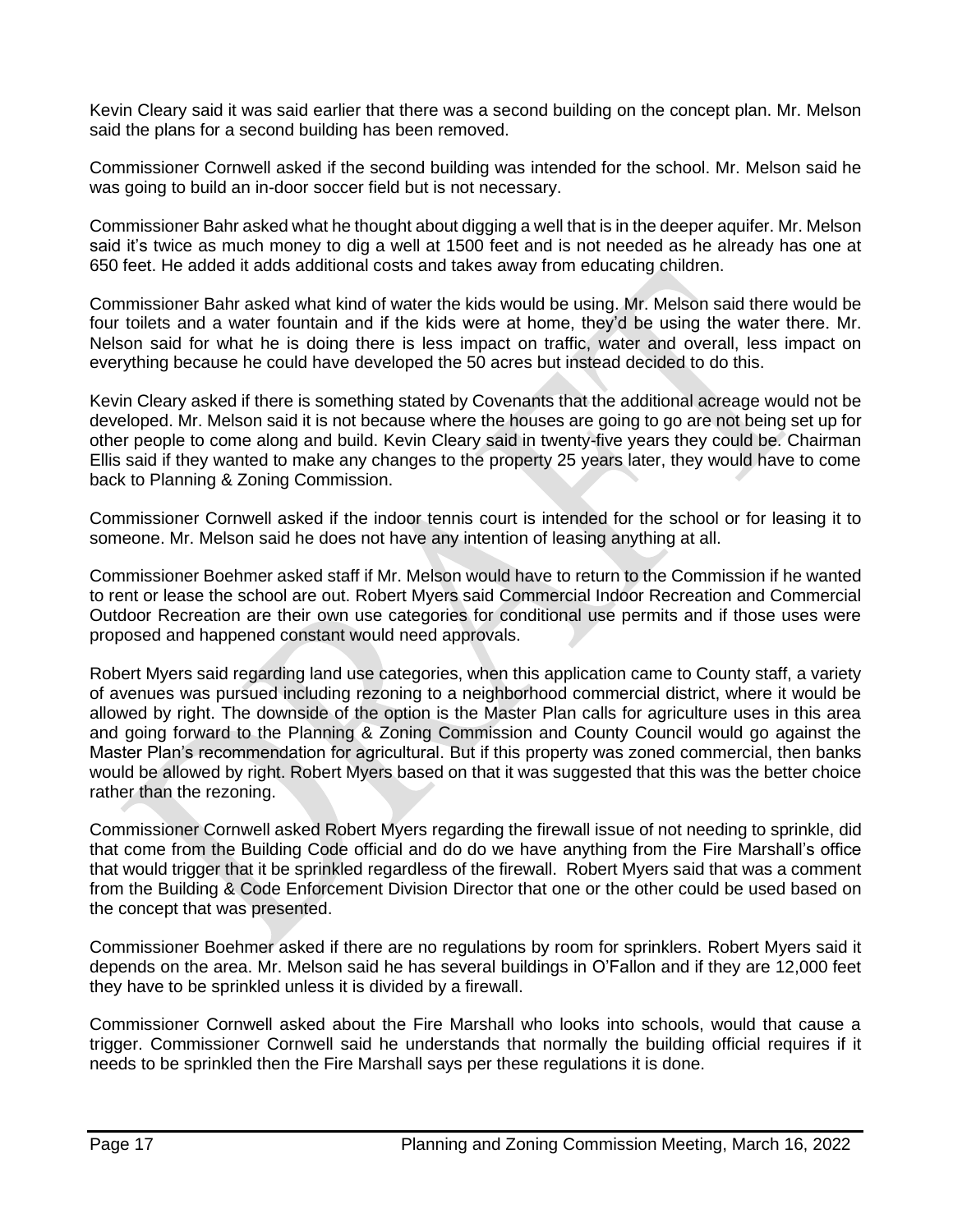Kevin Cleary asked if there will be a sprinkler system. Robert Myers said they can put in a sprinkler system or put in firewalls to divide up the area.

Robert Myers said regarding the large building and its use category, in a private school there are different limitations on accessory storage buildings than other buildings.

Commissioner Frahm asked why did propose 18 parking spots. Mr. Melson said at first, they said that wasn't enough and then when the engineer came back there were more. Robert Myers said we state the minimum and it has to meet the minimum requirements.

Commissioner Frahm asked if he would be comfortable with less students and reduced hours. Mr. Melson said he is fine with reduced hours since eight of the students live in the subdivision. Mr. Melson added these are kids that have brothers and sisters and as soon as you sign up a family, it's usually more than one kid. Mr. Melson said 30 is a fair limit.

Commissioner Boehmer asked if 7 a.m. – 9 p.m. work. Mr. Melson said he does not see a problem with that.

Commissioner Cornwell asked staff if the Commission did 30 and Mr. Melson decides to increase it to 40, would he have to come back to the Commission. Chairman Ellis answered in the affirmative.

Commissioner Frahm proposed a condition to not have ATVs, motorcycles, dump trumps parked on the premises. Mr. Melson said there will be a storage unit available for that. Commissioner Frahm said the Commission has seen this before and people do whatever they want on the property.

There being no further questions for the applicant, Chairman Ellis brought back the application to the Commission for consideration.

Chairman Ellis said before he entertains a motion for Application No. CUP21-21 he'd like for the Commission to consider the Recommendations made by County staff.

1. The maximum number of students enrolled at any one time shall be fifty (50).

Commissioner Boehmer made a motion to change the maximum number of students allowed to thirty (30) students and Commissioner Jackson seconded that motion. The motion to amend Recommendation No. 1 passed by unanimous voice acclamation.

- 2. There were no changes made.
- 3. No school functions shall take place outdoors between the hours of 11:00 p.m. and 6:00 a.m.

Commissioner Boehmer made a motion to change the hours for outdoor school function to 9:00 p.m. and 7:00 a.m. and Commissioner Frahm seconded that motion. The motion to amend Recommendation No. 3 passed by unanimous voice acclamation.

4. No lighting of the athletic field shall take place between the hours of 11:00 p.m. and 6:00 a.m.

Commissioner Boehmer made a motion to change the hours for lighting of the athletic field to 9:00 p.m. and 7:00 a.m. and Commissioner Shell seconded that motion. The motion to amend Recommendation No. 4 passed by unanimous voice acclamation.

5. There were no changes made.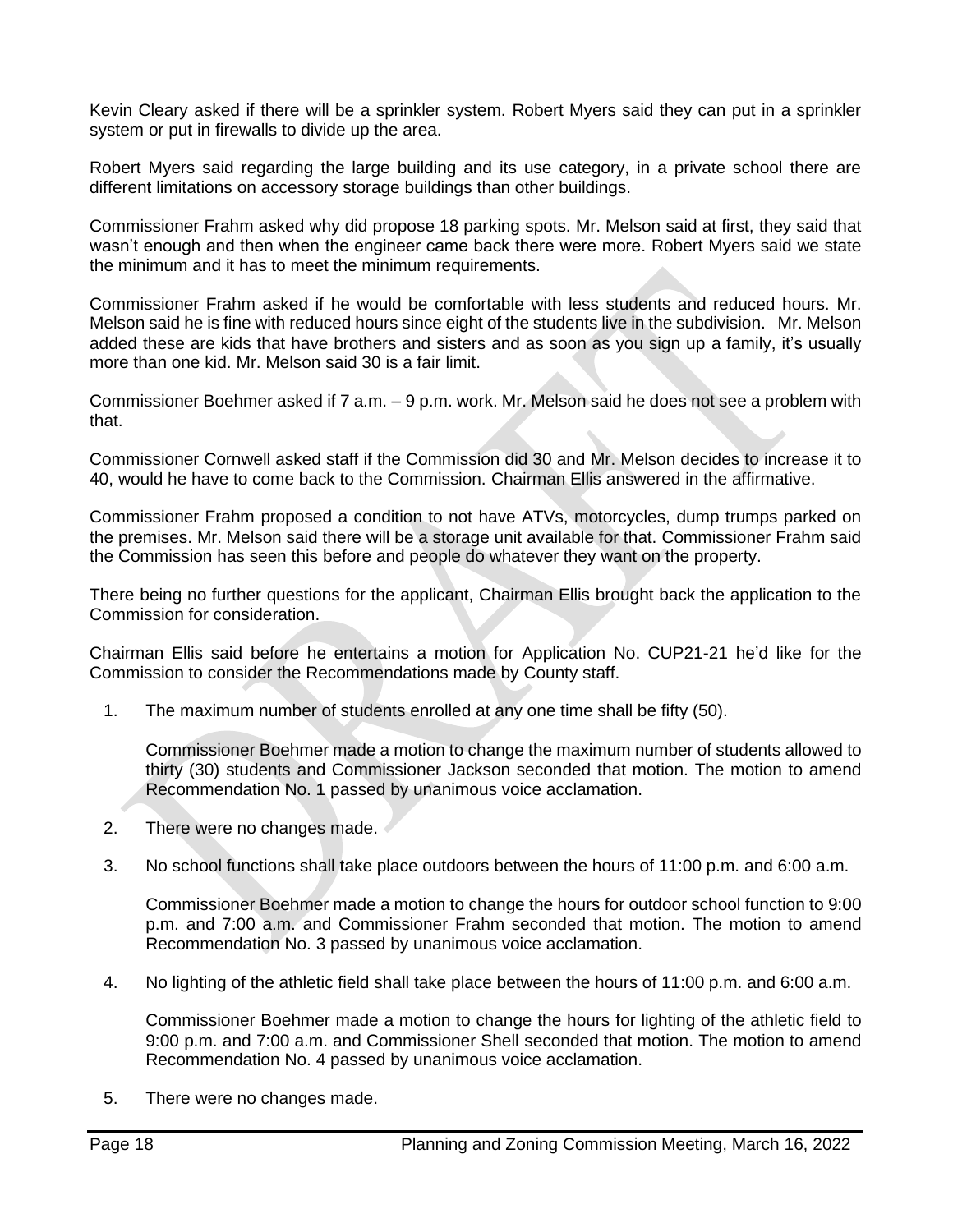- 6. There were no changes made.
- 7. There were no changes made.
- 8. There were no changes made.

Chairman Ellis made a motion to add condition No. 9 which states:

9. No parking of vehicles between the hours of 11:59 p.m. and 6:00 a.m. except for passenger vehicles owned and operated by the school.

Commissioner Boehmer made a motion to add Condition No. 9 and Commissioner Frahm seconded that motion. The motion to add Condition No. 9 passed by unanimous voice acclamation.

Chairman Ellis made a motion to add condition No. 10 which states:

10. Any and all indoor and outdoor maintenance equipment owned and operated by the school shall be stored in the indoor accessory structure.

Commissioner Boehmer made a motion to add Condition No. 10 and Commissioner Cornwell seconded that motion. The motion to add Condition No. 10 passed by unanimous voice acclamation.

There being no further discussion or questions for County staff, Chairman Ellis asked for a motion of approval for Application No. CUP21-21, subject to the Recommendations proposed by staff as amended by the Commission.

Commissioner Boehmer made such motion and Commissioner Bahr seconded the motion**.**

The vote on the motion was as follows:

| <b>Tracy Boehmer</b> | Yes | <b>Kevin Cleary</b> | Yes | Jennifer Bahr | Yes |
|----------------------|-----|---------------------|-----|---------------|-----|
| <b>Roger Ellis</b>   | Yes | <b>Kyle Shell</b>   | No  | Craig Frahm   | Yes |
| <b>Chad Cornwell</b> | No  | Jamaal Jackson      | Yes |               |     |

Application No. CUP21-21 was recommended for **Approval**.

# **II. REZONING REQUEST - FREYMUTH ROAD**

| <b>Application No:</b> | RZ22-02                                            |
|------------------------|----------------------------------------------------|
| Property Owner:        | Steepleview Farm, LLC                              |
| Applicant:             | K. Andrew Weber, authorized agent                  |
| Developer:             | Michael McMenamy                                   |
| Engineer:              | <b>Bax Engineering Company</b>                     |
| <b>Current Zoning:</b> | A, Agricultural District (5-acre minimum lot size) |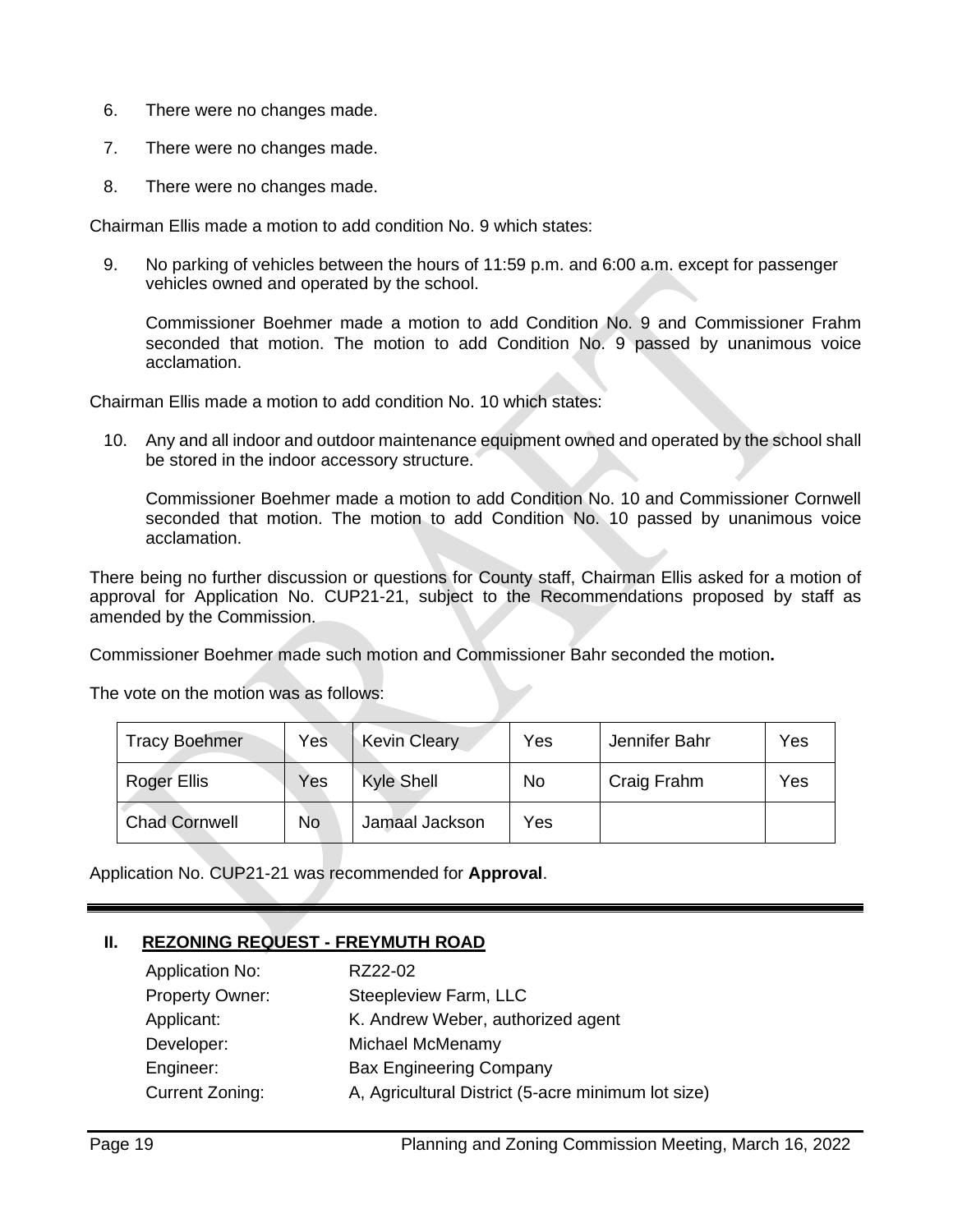| <b>Requested Zoning:</b>        | RR, Single Family Residential District (3-acre minimum lot size)                                                                                                              |
|---------------------------------|-------------------------------------------------------------------------------------------------------------------------------------------------------------------------------|
| 2030 Master Plan:               | Recommends rural residential uses                                                                                                                                             |
| Rezoning Area:                  | 71.61 acres                                                                                                                                                                   |
| Parcel Area:<br>Location:       | 390.22 acres (including both tracts)<br>On the on the west side of Freymuth Road, approximately 3,650<br>feet north of Highway P, near the Cities of St. Paul and Josephville |
| <b>County Council District:</b> | 1                                                                                                                                                                             |
| Account Nos.:                   | part of 314190A000 and part of 325770A000                                                                                                                                     |

Mark Price, County Planner provided a verbal report for this application. Mark Price said this rezoning application is inclusive of two parcels in the northeast corner of the property.

Chairman Ellis asked if the Commission had any questions for staff.

There being no questions for staff, Chairman Ellis opened the public hearing and asked the applicant to come forward.

Jeff Simmons of Bax Engineering, 221 Point West Blvd, St. Charles, MO 63301 was sworn in. Mr. Simmons said he is here on behalf of the developer, Mike McMenamy. Mr. Simmons said he is looking to rezone only 71.6 acres of the 390 acres that the family owns. He said the project is consistent with properties to the north and south which both contain 3-acre lots. He added the Department of Natural Resources requires a minimum size for lots with septic systems to be 1.2 acres which is smaller than the lots that are being proposed. Custom homes will be built but a developer has not yet been designated. Proposed cost of homes and transportation issues concerning the thoroughfare plan were discussed.

There being no questions for the applicant, Chairman Ellis opened the public hearing and asked if anyone for the audience wished to comment on Application No. RZ22-02.

Jim Hairston, 135 Kersting Farms Dr., O'Fallon, MO 63366 was sworn in. Mr. Hairston said his property borders the southern edge of that property. One of his concerns is there are three subdivisions within six miles of his home and not a single lot has been sold. His second concern is the backside of this property is the property on the southern edge in which a farmer flattened out a creek and put a berm up causing his septic tank to flood in the last two years. He is worried about rainwater wash. He said if land is taken that can't soak up water, where will it go.

Kevin Cleary asked what size acreage he has. Mr. Hairston said he owns three acres. Kevin Cleary asked if he is more concerned about the drainage than the size of lots and Mr. Hairston answered in the affirmative.

Georgia Hunt, 1854 Highway Y, St. Paul, MO 63136 was sworn in. Ms. Hunt agreed with Mr. Hairston's comments that Freymuth and Highway Y continuously floods because of the leveling of that ground. She said she lives on 5 acres which is a standard for St. Paul and makes it special. She questions if the 3-acre lot is really what the developer wants as it is usually reduced to a lesser acreage as seen in Riverdale. She asked that the Commission look at the entire footprint of St. Paul as it is currently busting at the seams with the overpopulated Riverdale subdivision. She stated that piece by piece, the St. Paul community is being destroyed as it is being overpopulated.

Tammy Slayden, 3209 Noelle Ln, O'Fallon, Mo 63366 was sworn in. Ms. Slayden asked if there has been an impact study to the water tables and wells. She does not know if the entrances are on Freymuth Road or Eisenbath Road and is concerned about the traffic. At the intersection of Highway P and at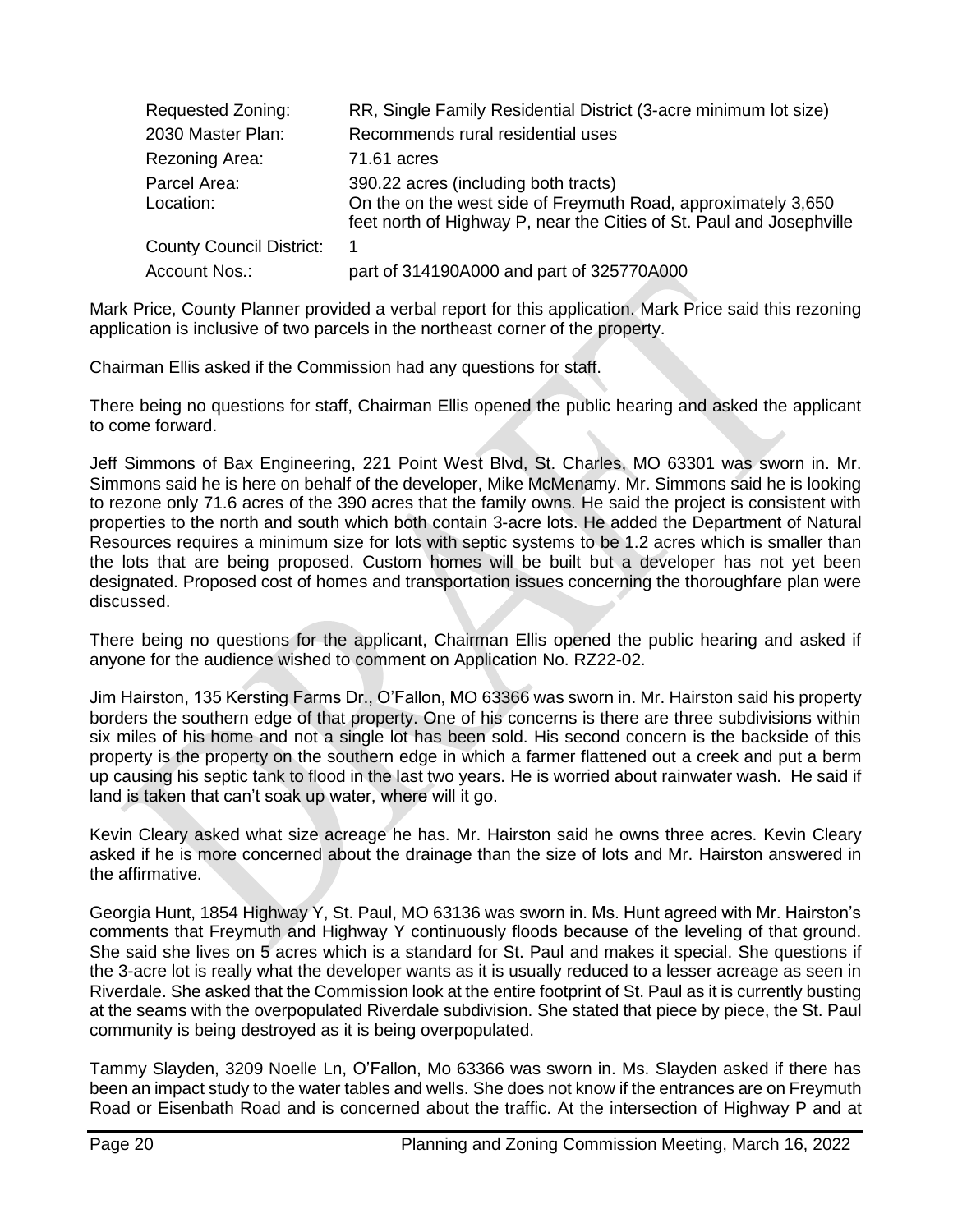Freymuth Road headed south, there are two blind spots and improvements need to be made there for safety reasons.

Raymond Gerard, 142 Kersting Farms Dr., O'Fallon, MO 63366 was sworn in. Mr. Gerard said if the zoning was kept with the 390 acres in mind and at five acres, it would still allow a large number of lots and doesn't believe rezoning would be required. If the decision is to proceed, he feels this should be continued until a water study is done. He stated that if this rezoning request proceeds as it is a legislative decision, at a minimum, a condition ought to be attached to the rezoning that the developer be required to put in some type of buffer around the outer perimeters and be a part of a final plat approval.

Bradley Temm, 101 Kersting Farms Dr, O'Fallon, MO 63366 was sworn in. Mr. Temm said agrees with the comments about the five acre lots and is important to understand that is the footprint of St. Paul. He said he does not understand the entrances of the subdivision. He said there is an entry point on Eisenbath on the southwest corner but through a recent survey, it is three-fourths on his property and is encroaching it.

Tina Talbott, 3145 Noelle Lane, O'Fallon, MO 63366 was sworn in. Mrs. Talbott has lived in the County for 30 plus years. Mrs. Talbott said she and her husband moved to this area away from the city for a rural type of living on 10.9 acres. She has seen many plots of land be subdivided into smaller and smaller lots changing the feel of the area. Septic systems and wells are a concern as mentioned by others. Mrs. Talbott does not want to see the five-acre minimum reduced to three acres minimum. Mrs. Talbot is also concerned about the resale value of their home if the five-acre minimum is reduced.

Michael Talbott, 3145 Noelle Ln, O'Fallon, Mo 63366 was sworn in. Mr. Talbott said his parents well has had to be redrilled twice due to because of all of the new developments. He said these are county roads and are not built for the amount of traffic until they are improved. He said most of the people who received this letter that was mailed out on February 28<sup>th</sup> and requires 14 days to send a protest letter in which would have come before today two days to get it signed and notarized and doesn't feel that was enough time. Mr. Talbott said that whole watershed drains through his property and gets the runoff. He stated the property needs to stay at five acres.

Arnie C. Dienoff, PO Box 1535, O'Fallon, MO 63366 was sworn in. Mr. Dienoff stated in regard to Mr. Talbott's protest letter needs to be filed either the Thursday or Friday before the April 11<sup>th</sup> County Council meeting. He said the City of St. Paul has a zoning code with a 3-acre lot minimum and is already being done. He provided brief updates from Fort Zumwalt School District and Public Water District #2 meetings in conjunction with this development. Mr. Dienoff said this is responsible growth and approves Application No. RZ22-02. He asked that a dedication be recorded for the proponent to put the frontage lane upfront, so the taxpayer is not on the hook for any improvements.

Ryan Haider, 3340 Dean Lane, O'Fallon, MO 63366 was sworn in. Mr. Hider said he is a business owner in Cottleville and a farmer and rancher in the proposed area. He said with the rapid growth of change in the area occur, the stocking density for farmers is ready to tip over. He added that this is happening so fast, that the infrastructure cannot support it, and the farmers will all leave. He would like for the Commission to consider the rate of growth and asked where agriculture priorities will be maintained in the County.

Chairman Ellis asked if anyone else from the audience wished to comment on Application No. RZ22- 02. There being none, he asked the applicant's representative to come back to the podium.

Kevin Cleary asked what will happen with the 390 acres. Mr. Simmons said he does not know. He said the developer bought a portion of this land from a family member and would like use this to recoup his investment and at this time, doesn't have any plans for it.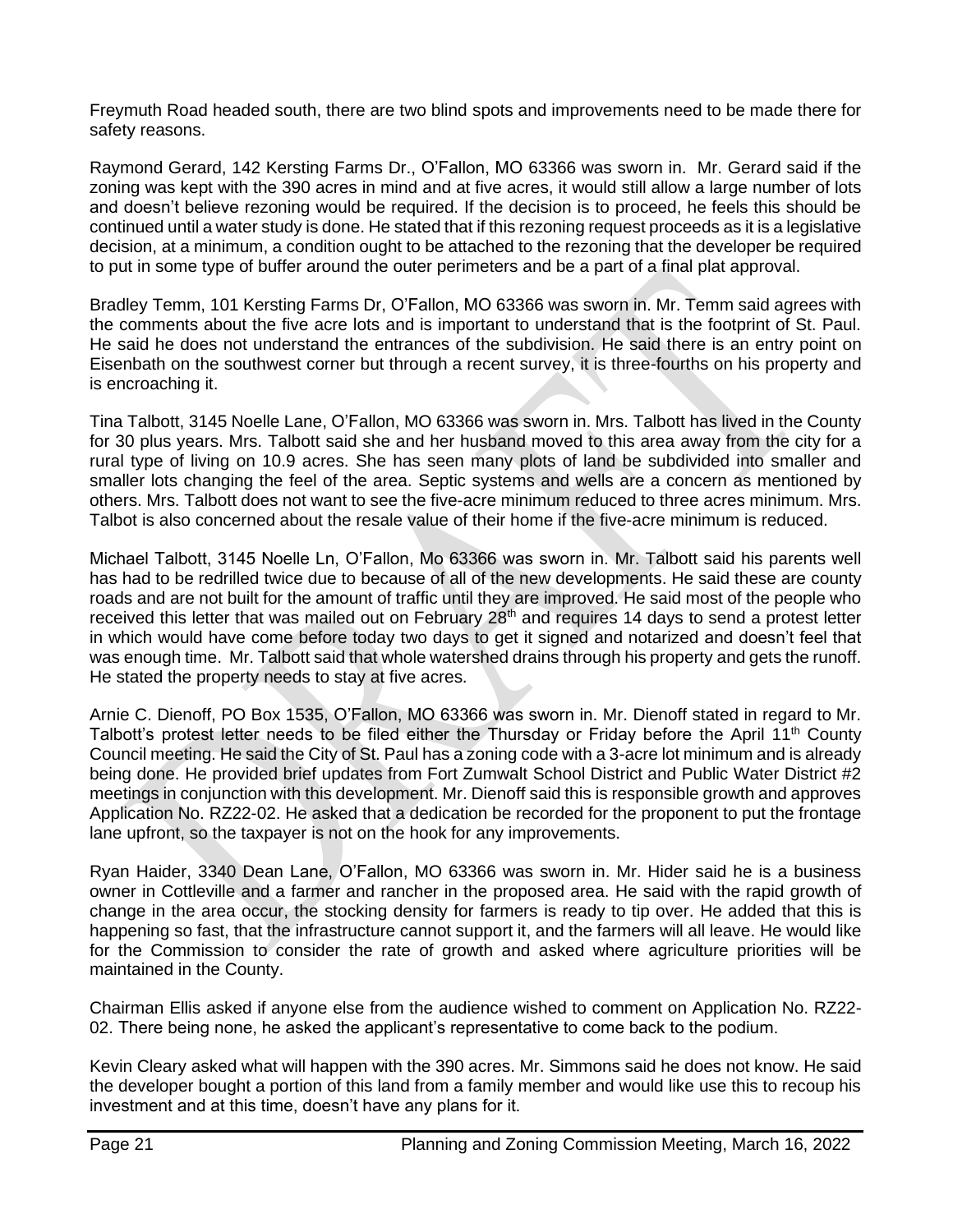Commissioner Frahm asked if the surrounding areas are also 3-acre minimums. Mr. Simmons said the subdivisions to the north and south are 3-acres.

Mr. Simmons said there will not be an entrance on Freymuth Road from this development. Mr. Simmons corrected himself, he meant Eisenbath Road.

Commissioner Cornwell asked if they have gotten approval from Development Review. Mr. Simmons said they have, and Development Review did a study and would allow 1.2 acre minimum, but the County will not allow that. He said septic in the County requires a 3-acre lot and without any other infrastructure in place, this could never be developed in less than a 3-acre lot.

There being no further questions for the applicant, Chairman Ellis closed the public hearing and asked the Commission if they had any further discussion.

Commissioner Boehmer asked staff if there is a size of home difference between a 3-acre and 5-acre lot. Mark Price answered in the negative. Commissioner Boehmer said there is a 5-acre restriction for a reason and if and exception is made repeatedly lessening it, then it should be changed to 3 acre lots. But she has a problem making exceptions when there is a rule. Commissioner Boehner said 5 acres is more responsible than 3 acres.

Kevin Cleary said realistically, 390 acres need to be considered and five acres is there for a reason and when the highest and best use demands development, it should be a gradual one.

Commissioner Bahr asked if the Master Plan recommends Rural Residential uses for this property. Staff answered in the affirmative.

Kevin Cleary asked if that was in eight years. Mark Price responded that the Master Plan provides guidance to what should be done. Kevin Cleary said in 2030, the development could be at the point with anticipated growth that that might be the logical, highest and best use at that point.

Robert Myers referenced a map pointing out future rural residential and agricultural land use recommendations.

Commissioner Bahr said that she had heard a lot comments opposing how quickly the County is growing. She asked if there is anything specific to this plot of land that shouldn't be developed to 3 acre lots.

Commissioner Boehmer said it's none of those concerns. She said that rule was in place for a reason for 5 acres and if that changes with regulations, then it changes, but that is not what is in place now. She added, how that will impact the people that currently live there needs to be considered.

Chairman Ellis understands Commissioner Bahr's point in the last year if it is south of Highway 40-64 the Commission has routinely approved rezoning requests, but that shouldn't be any different than the ground north of Highway 70.

Commissioner Bahr asked if the Master Plan says that this plot of land is going to be Rural Residential, how is it different for other areas that the Master Plan says the same thing?

Commissioner Boehmer responded that in her opinion, the 5-acre rule is there for a reason and if the Commission keeps making exceptions, then the rule needs to be changed. The rezoning request is to change the rule from 5 acres to 3 acres and she opposes that. Chairman Ellis stated that the rule is not being changed but the rezoning would be.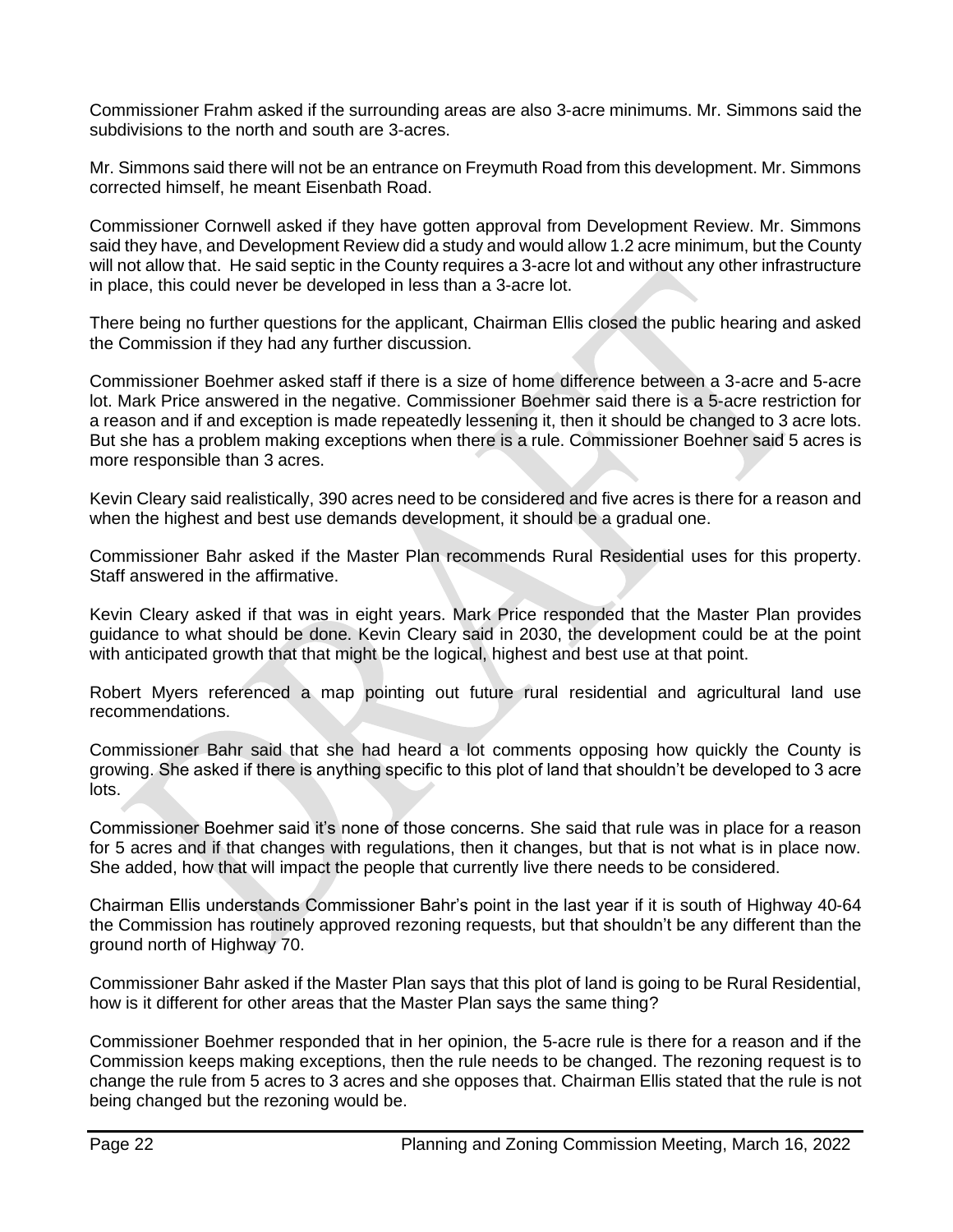Commissioner Shell said even if the 390 acres is not considered, it's a difference between 14 homes versus 22 homes. The decision we are making is about controlled growth.

There being no further discussion, Chairman Ellis entertained a motion to recommend approval of Application No RZ22-02. Commissioner Boehmer made such motion, and Commissioner Cornwell seconded the motion.

| The vote on the motion was as follows: |  |
|----------------------------------------|--|
|----------------------------------------|--|

| <b>Tracy Boehmer</b> | No  | <b>Kevin Cleary</b> | No | Jennifer Bahr | Yes |
|----------------------|-----|---------------------|----|---------------|-----|
| Roger Ellis          | No  | Kyle Shell          | No | Craig Frahm   | No  |
| <b>Chad Cornwell</b> | Yes | Jamaal Jackson      | No |               |     |

Application No. RZ22-02 was recommended for **Denial.**

# **III.** REZONING REQUEST - 800 WEST HIGHWAY N

| <b>Application No:</b>            | RZ22-03                                                                                                           |
|-----------------------------------|-------------------------------------------------------------------------------------------------------------------|
| <b>Property Owner:</b>            | Adams Family Residence Trust, and Alfred K Adams                                                                  |
| Applicant/Developer:              | Auden Development                                                                                                 |
| Engineer:                         | <b>Bax Engineering Company</b>                                                                                    |
| Current Zoning:                   | A, Agricultural District (5 acre minimum lot size)                                                                |
| <b>Requested Zoning:</b>          | RR, Single Family Residential District (3 acre minimum lot size)                                                  |
| 2030 Master Plan:                 | Recommends low density residential uses (1-4 dwellings per acre)                                                  |
| Rezoning Area:                    | 38.27 acres                                                                                                       |
| Location:                         | 1,150 feet west of Morgan Meadow Drive on the south side<br>of West Highway N, adjacent to the City of Wentzville |
| <b>County Council District: 2</b> |                                                                                                                   |
| Account Nos.:                     | 734580A000, 752580A000, and 752370A000                                                                            |

Robert Myers, Director of Planning & Zoning Division, provided a verbal report for this application. Robert Myers said the difference in lots would be 8 lots instead of 6.

Chairman Ellis asked if the Commission had any questions for staff.

Kevin Cleary asked if it has public utilities. Robert Myers said it has public water.

Commissioner Shell if they would have to be incorporated with the City of Wentzville to have sewer. Robert Myers answered in the affirmative.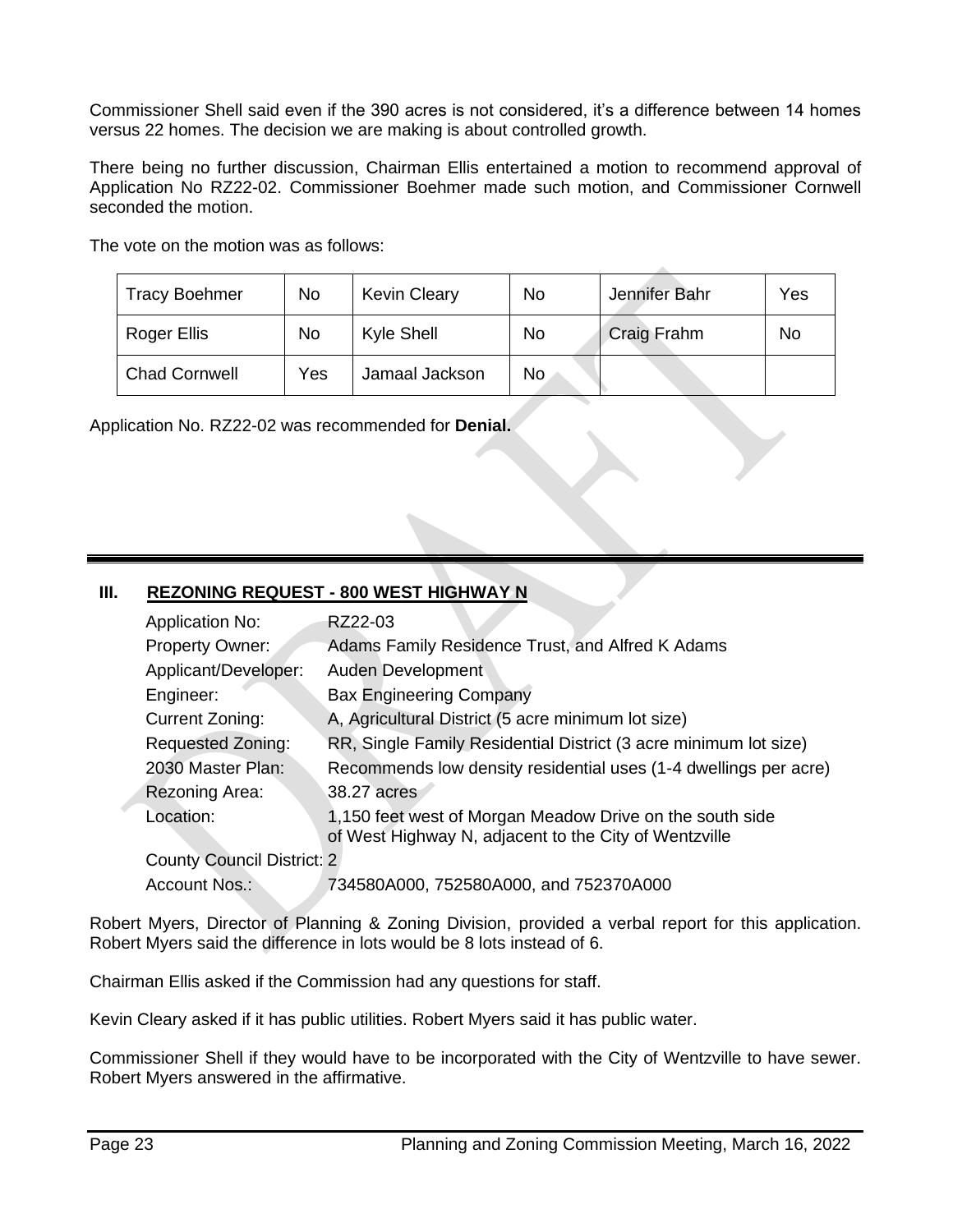Commissioner Boehmer asked what the City of Wentzville's opinion on this is. Robert Myers said a letter from the City of Wentzville was not received.

There being no further questions for staff, Chairman Ellis opened the public hearing and asked the applicant to come forward.

Charles Wardle of Bax Engineering, 221 Point West Blvd., St. Charles, MO 63301 was sworn in. Mr. Wardle said the plans for rezoning is consistent with the 2030 Master Plan and will also act as a buffer between the City of Wentzville and St. Charles County because it is on the south side of Highway N. He said the lots will have public water but will not have public sewer. There will be individual septic on these plots.

Kevin Cleary asked how many lots there will be. Mr. Wardle said eight lots. He also asked what will be done in terms of safety or access to the subdivision. Mr. Wardle said there will be a 2% grade coming into the subdivision and going down to a higher grade as you get deeper in but also have a line of sight based on the speed of the road.

Kevin Cleary asked how far back the 2% grade goes. Mr. Wardle said that it will go back 50 feet.

Commissioner Boehmer asked if most of the homes in the area on five acres. Mr. Wardle said the average lot size for the area is 3.82 acres per lot. Commissioner Boehmer asked what the size the surrounding homes are. Mr. Wardle said that most of the homes in the area are undeveloped. She asked why not stay with the 5 acres and remain in agriculture district. She asked if it is two more homes and Mr. Wardle answered in the affirmative.

There being no questions for the applicant, Chairman Ellis opened the public hearing and asked if anyone for the audience wished to comment on Application No. RZ22-03.

Ronnie Rapa, 732 West Highway N, Wentzville, MO 63385 was sworn in. Mr. Rapa said he owns 3 acres and the road he lives by is very dangerous. He moved to this area to get away from the city, but subdivisions are being built all around his. He asked if employers are looking for employees, then who is buying up these homes. He would like for the acreage to remain at 5 acres.

Craig Berg, 1 Woodbridge Creek Dr., Wentzville, MO 63385 was sworn in. Mr. Berg said that he is within 1,000 feet of the subject property. He said that he and his neighbor have had to deal with water erosion from the creek by them. He also hunts and has a gun range on the property and is concerned from going to an incorporated area to unincorporated. He is concerned about what the sewer plan will be for his property which is currently septic. Other concerns he listed were noise levels, maintaining property values, easements, increased crime rates and wildlife impact.

Arnie C. Dienoff, PO Box 535, O'Fallon, MO 63366 was sworn in. Mr. Dienoff said that by referencing the aerial map, there are 10 homes per acre on Catherine Cove Drive.

Commissioner Boehmer said that map is the City of Wentzville which has different regulations.

Mr. Dienoff stated that this development is responsible growth because it has public water and sewer if it annexes to the City of Wentzville. He stated the plan is reasonable and he would recommend that the Commission approve it.

Chairman Ellis asked if anyone else from the audience wished to comment on Application No. RZ22- 03. There being none, he asked the applicant's representative to come back to the podium.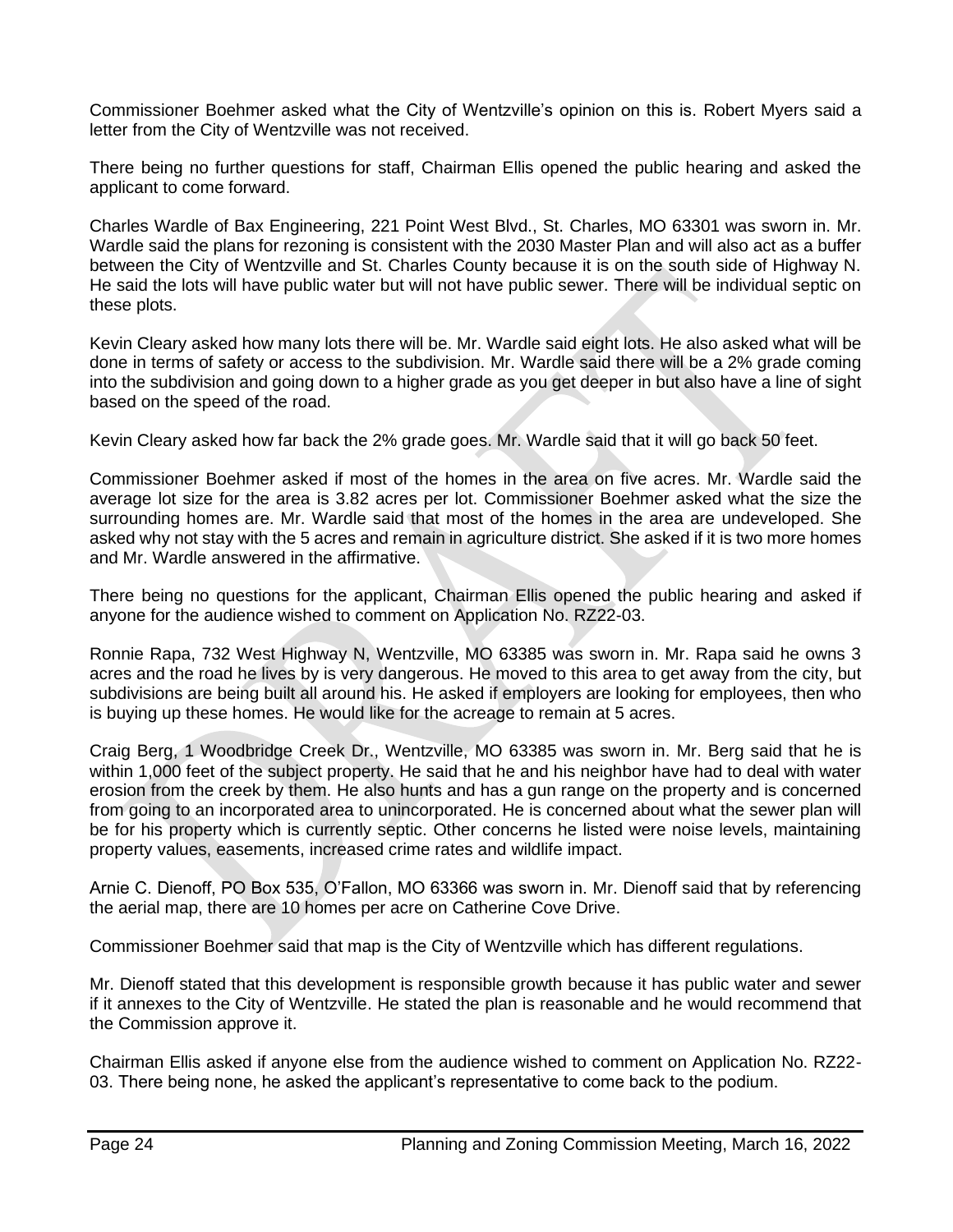Kevin Cleary asked if septic systems would be available. Mr. Wardle answered in the affirmative and are at .92 acres per septic.

Mr. Wardle stated they are giving a 10-foot easement to MODOT if they decide to widen Highway N. He also added that they are maintaining a 50-foot buffer to Peruque Creek. Mr. Wardle said that the developer is talking about putting million-dollar homes on this property if anyone is concerned about property values.

There being no further questions for the applicant, Chairman Ellis closed the public hearing and asked the Commission if they had any further discussion.

Commissioner Shell asked if the rezoning for this property is changed from, Agricultural to Rural Residential there should be restrictions. He asked if this is something that the Planning and Zoning Commission should consider instead of letting the developer do it themselves.

Robert Myers responded that under the current Agricultural zoning, if the lot sizes are 5 acres or more there is an administrative plat approval process called a Minor Subdivision Plat, where unpaved streets are permitted. These Minor Subdivision Plats usually have minimal infrastructure and would be allowed under the Agricultural zoning District. If it was 3-acre zoning, the plat would have to be approved by Planning and Zoning Commission and have paved streets that must be built to public standards.

There being no further discussion, Chairman Ellis entertained a motion to recommend approval of Application No RZ22-03. Commissioner Cleary made such motion, and Commissioner Bahr seconded the motion.

The vote on the motion was as follows:

| <b>Tracy Boehmer</b> | No  | <b>Kevin Cleary</b> | Yes | Jennifer Bahr | Yes |
|----------------------|-----|---------------------|-----|---------------|-----|
| Roger Ellis          | Yes | <b>Kyle Shell</b>   | Yes | Craig Frahm   | Yes |
| <b>Chad Cornwell</b> | Yes | Jamaal Jackson      | Yes |               |     |

Application No. RZ22-03 was recommended for **Approval**.

# **7. PLATS**

### **I. PRELIMINARY PLAT FOR THE RESUB. OF OAK KNOLL ESTATES LOT 2 - 2 OAK KNOLL LN.**

| <b>Application No:</b>          | PRE22-01                                                                                          |
|---------------------------------|---------------------------------------------------------------------------------------------------|
| <b>Property Owner:</b>          | Shannon L. Nardi                                                                                  |
| Applicant/Developer:            | John Yacovelli for Yacovelli & Sons, LLC                                                          |
| Engineer:                       | Sterling Engineering & Surveying Company                                                          |
| Proposed Lots:                  | 1                                                                                                 |
| Area:                           | 3.529 acres                                                                                       |
| Location:                       | On the on the south side of Oak Knoll Lane, approximately<br>600 feet west of Jacobs Station Road |
| <b>County Council District:</b> |                                                                                                   |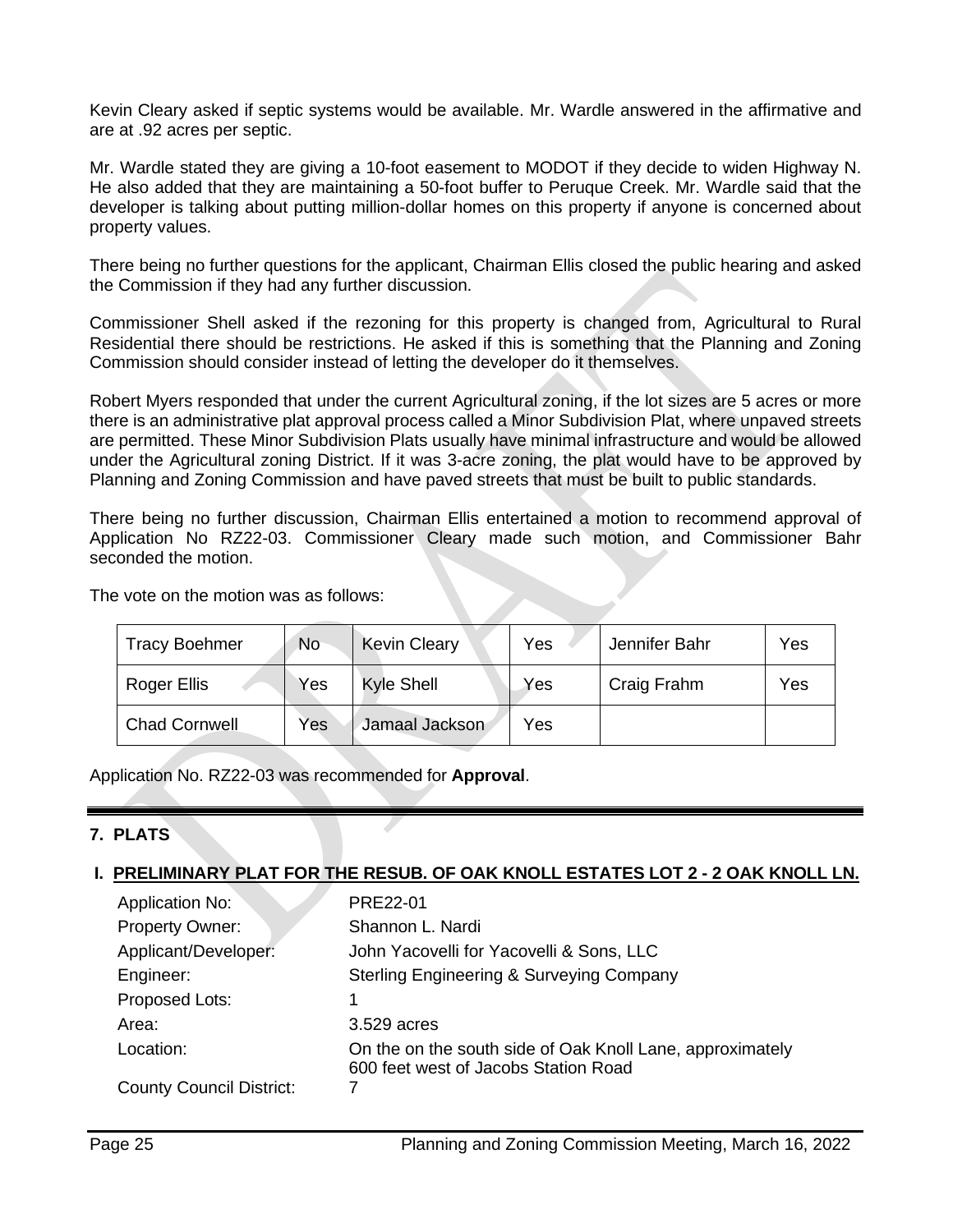Account No.: 578757A000

Mark Price provided a verbal report for this application.

Chairman Ellis asked if the Commissioners had any questions for County staff.

Commissioner Boehmer asked if two homes would be built on this 3.5-acre property. Mark Price answered in the affirmative.

With no questions for County staff, Chairman Ellis asked the applicant to come forward.

John Yacovelli, 12145 St. Clement, Des Peres, MO 63131 was sworn in. Mr. Yacovelli stated that he would like to build two homes on this property. He stated that it has a frontage of 392 feet and a subdivision minimum of 125 feet. He would like to split the property in half and build two homes. Both properties have a buyer attached to them.

Chairman Ellis asked if the Commission had questions for the applicant.

There being no questions for the applicant, Chairman Ellis opened the public hearing and asked if anyone from the audience wished to comment on Application PRE22-01.

Arnie C. Dienoff, PO Box, O'Fallon, MO 63366 was sworn in. Mr. Dienoff stated that this is a reasonable request, and he approves of it.

Chairman Ellis asked if anyone else from the audience wished to comment on Application No. PRE22- 01. There were no other speakers.

Chairman Ellis entertained a motion to recommend approval of Application No PRE22-01. Commissioner Cornwell made a motion to recommend approval and Commissioner Shell seconded the motion.

The vote on the motion was as follows:

| <b>Tracy Boehmer</b> | Yes | <b>Kevin Cleary</b> | Yes | Jennifer Bahr | Yes |
|----------------------|-----|---------------------|-----|---------------|-----|
| Roger Ellis          | Yes | <b>Kyle Shell</b>   | Yes | Craig Frahm   | Yes |
| <b>Chad Cornwell</b> | Yes | Jamaal Jackson      | Yes |               |     |

Application No. PRE22-01 was recommended for **Approval**.

### **II. PRELIMINARY PLAT FOR QUAIL RIDGE - FREYMUTH ROAD**

| <b>Application No:</b> | PRE22-02                                           |
|------------------------|----------------------------------------------------|
| <b>Property Owner:</b> | Steepleview Farm, LLC                              |
| Applicant:             | K. Andrew Weber, authorized agent                  |
| Developer:             | Michael McMenamy                                   |
| Engineer:              | <b>Bax Engineering Company</b>                     |
| <b>Current Zoning:</b> | A, Agricultural District (5-acre minimum lot size) |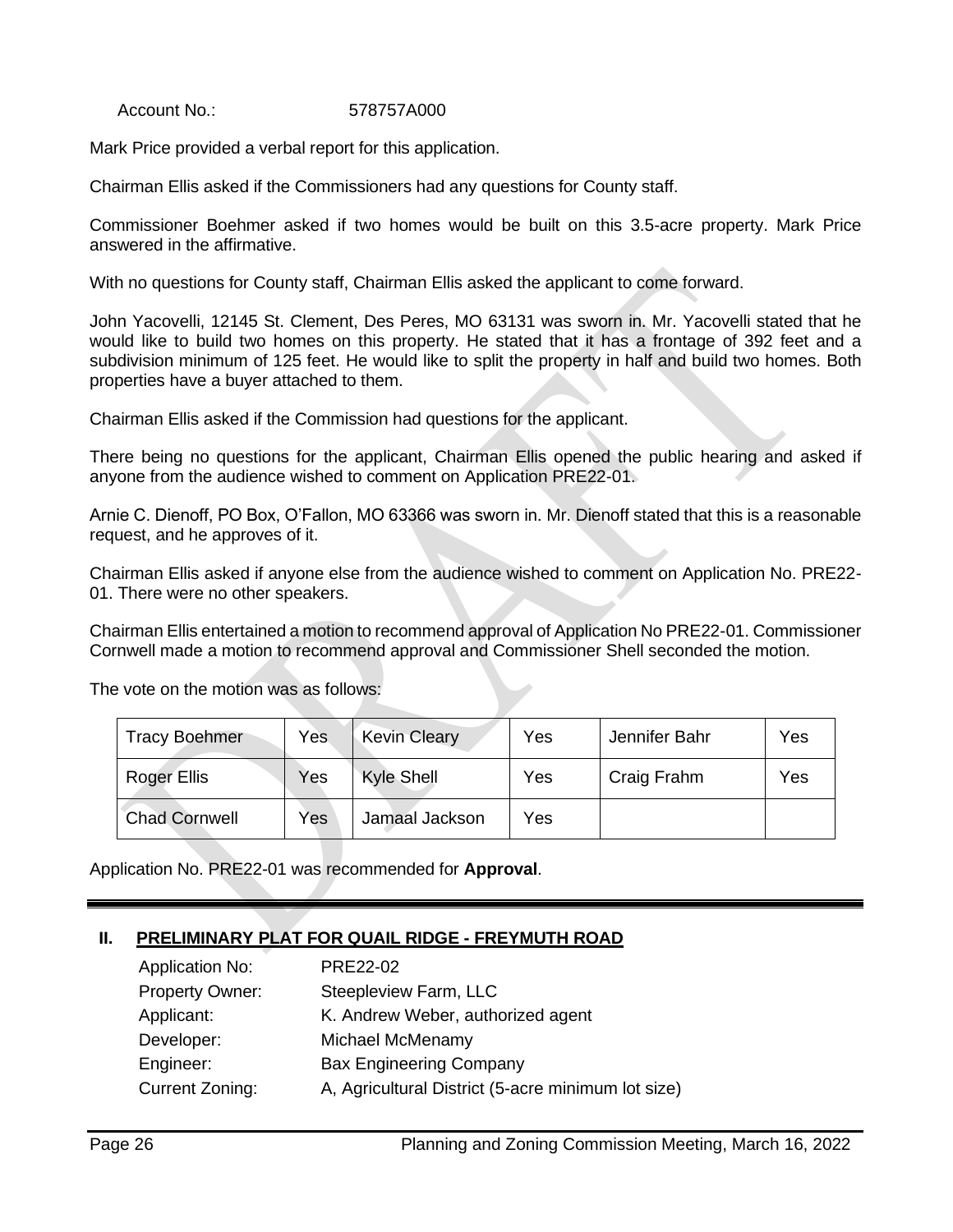| Requested Zoning:                 | RR, Single Family Residential District (3-acre minimum lot size)                                                                      |
|-----------------------------------|---------------------------------------------------------------------------------------------------------------------------------------|
| Proposed Lots:                    | 22                                                                                                                                    |
| Area:                             | 71.613 acres                                                                                                                          |
| Location:                         | On the on the west side of Freymuth Road, approximately 3,650<br>feet north of Highway P, near the Cities of St. Paul and Josephville |
| <b>County Council District: 1</b> |                                                                                                                                       |
| Account Nos.:                     | part of 314190A000 and part of 325770A000                                                                                             |

Mark Price provided a verbal report for this application. Mark Price added this is the preliminary plat that accompanies the rezoning request that was denied earlier.

Chairman Ellis asked if the Commissioners had any questions for County staff.

Commissioner Cornwell asked staff if the Highway Department has taken a look at the curb cuts. Mark Price stated that the right of dedication is there because of the Transportation Master Plan. He added that Highway has had an opportunity to review this plat and has not made any comments.

Commissioner Boehmer asked Chairman Ellis for those who are wondering why the Commission is looking at this preliminary plat when the rezoning request was denied. Chairman Ellis said the County Council may override the Commission's recommendation on the rezoning request.

With no questions for County staff, Chairman Ellis asked the applicant to come forward.

Chairman Ellis asked if the Commission had questions for the applicant.

Jeff Simmons, 221 Point West Blvd, St. Charles, MO 63301 was sworn in.

Chairman Ellis asked Mr. Simmons how this proposal would work with 320 acres. Mr. Simmons said that this is a single cul-de-sac with lots around it. Any other development in the area would have to be off of another entrance off of Freymuth. If it does pass with County Council, it does meet all of the requirements of Rural Residential 3-acre zoning.

Chairman Ellis asked if the other 320 acres was developed, would the entrance be off of Freymuth. Mr. Simmons said he is unaware that part of the property touched Eisenbath, but part of it could be off of Eisenbath or Freymuth. He is not sure.

Chairman Ellis asked staff if there are any water concerns. Mr. Simmons said he does not know about any runoff areas but there will be two areas that require a County natural course water buffer.

Chairman Ellis asked Robert what the requirement is to have two entrances. Robert Myers said the fire code states that anything more with 100 homes has to have two entrances.

Chairman Ellis asked will the streets be public or private. Mr. Simmons said they intend to be public.

Commissioner Boehmer said then that would mean that you would have to cut through someone's property. Robert Myers said sometimes streets that dead end on property line so when adjoining properties develop, they would be able to tie into that. In this case the block length is just short of the maximum block length.

Commissioner Boehmer asked if they developed the rest, would they not tie into this road. Robert Myers with the way this is designed, it cannot be connected.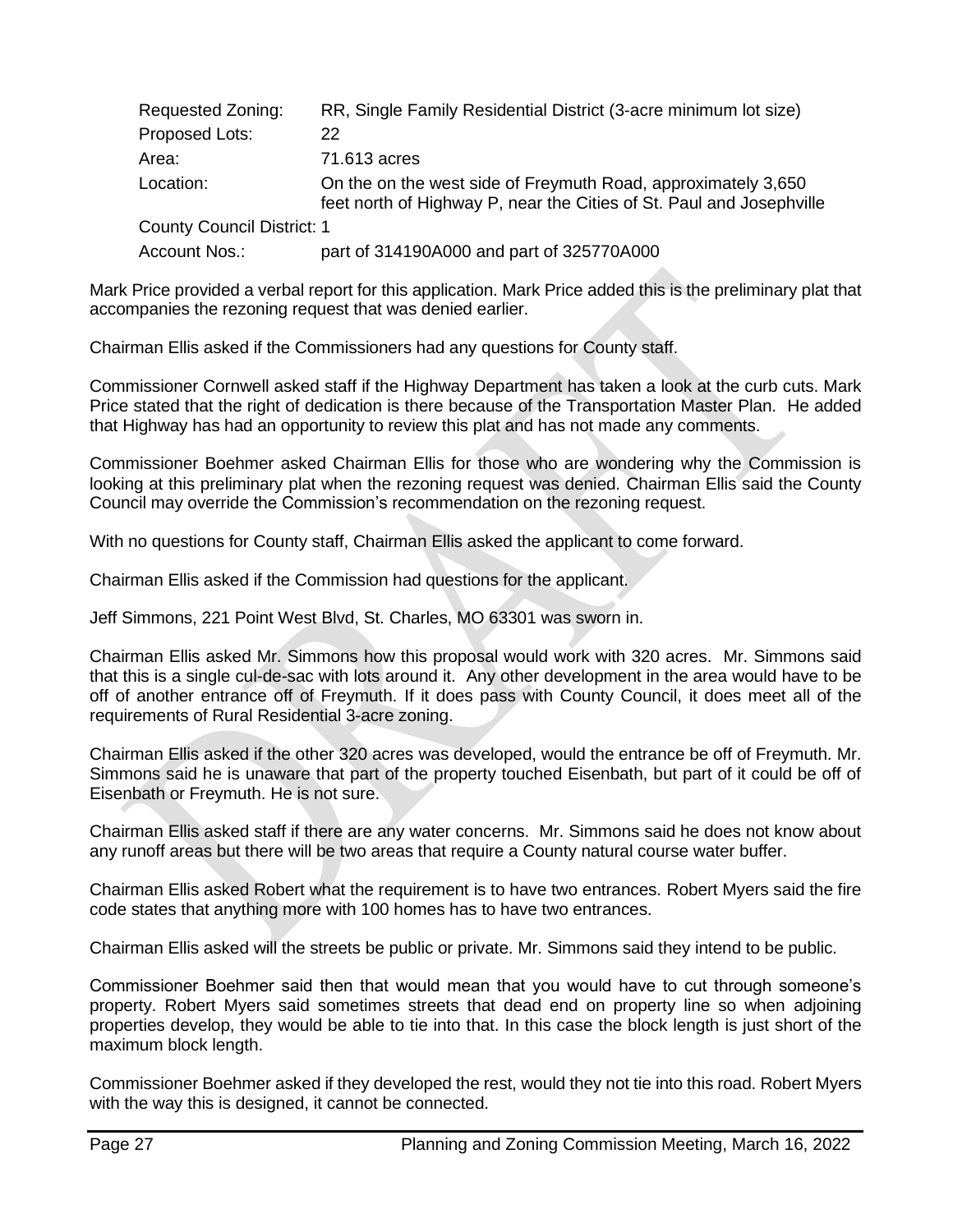With no further questions for the applicant, Chairman Ellis opened the public hearing and asked if anyone from the audience wished to comment on Application PRE22-02.

Michael Talbott, 3145 Noelle Ln, O'Fallon, MO 63366 was sworn in. Mr. Talbott said he does not believe that plans for this development have not already been discussed. He expressed traffic concerns that will occur on Guthrie Road and lighting. He said he does not have city water or city sewer so watershed and well maintenance is extremely important.

Tina Talbott, 3145 Noelle Ln, O'Fallon, Mo 63366 was sworn in. Mrs. Talbott opposes smaller lots and that Freymuth cannot handle several entrances.

Jim Hairston, 135 Kersting Farms Dr. O'Fallon, MO 63366 was sworn in. Mr. Hairston is concerned about the circle at the end because there are two of them on his private street and a bus cannot even turn around the circle. He appreciates the comments about road improvements.

Arnie C. Dienoff, PO Box 1535, O'Fallon, MO 63366 was sworn in. Mr. Dienoff said he wants to make sure the water runoff issues are addressed properly. He proposed a traffic solution to include a deceleration- acceleration lane for traffic safety. He is asking the Commission to mandate staff to include partner letters in the agenda packets.

Commissioner Bahr asked if he is requiring that certain people write letters even if they choose not to or is he asking to notify partner agencies.

Mr. Dienoff said he is advocating that we notify them.

Chairman Ellis entertained a motion to recommend approval of Application No PRE22-02. Commissioner Frahm made a motion to recommend approval and Commissioner Boehmer seconded the motion.

The vote on the motion was as follows:

| <b>Tracy Boehmer</b> | <b>No</b> | <b>Kevin Cleary</b> | No | Jennifer Bahr | Yes |
|----------------------|-----------|---------------------|----|---------------|-----|
| Roger Ellis          | Yes       | Kyle Shell          | No | Craig Frahm   | Yes |
| <b>Chad Cornwell</b> | Yes       | Jamaal Jackson      | No |               |     |

Application No. PRE22-02 was recommended for **Denial**.

# **III. PRELIMINARY PLAT FOR AUDEN HOLLOW - 800 WEST HIGHWAY N**

| Application No:          | PRE22-03                                                         |
|--------------------------|------------------------------------------------------------------|
| <b>Property Owner:</b>   | Adams Family Residence Trust, and Alfred K. Adams                |
| Applicant/Developer:     | Auden Development                                                |
| Engineer:                | <b>Bax Engineering Company</b>                                   |
| Current Zoning:          | A, Agricultural District (5-acre minimum lot size)               |
| <b>Requested Zoning:</b> | RR, Single Family Residential District (3-acre minimum lot size) |
| Proposed Lots:           | 8                                                                |
| Area:                    | 31.934 acres                                                     |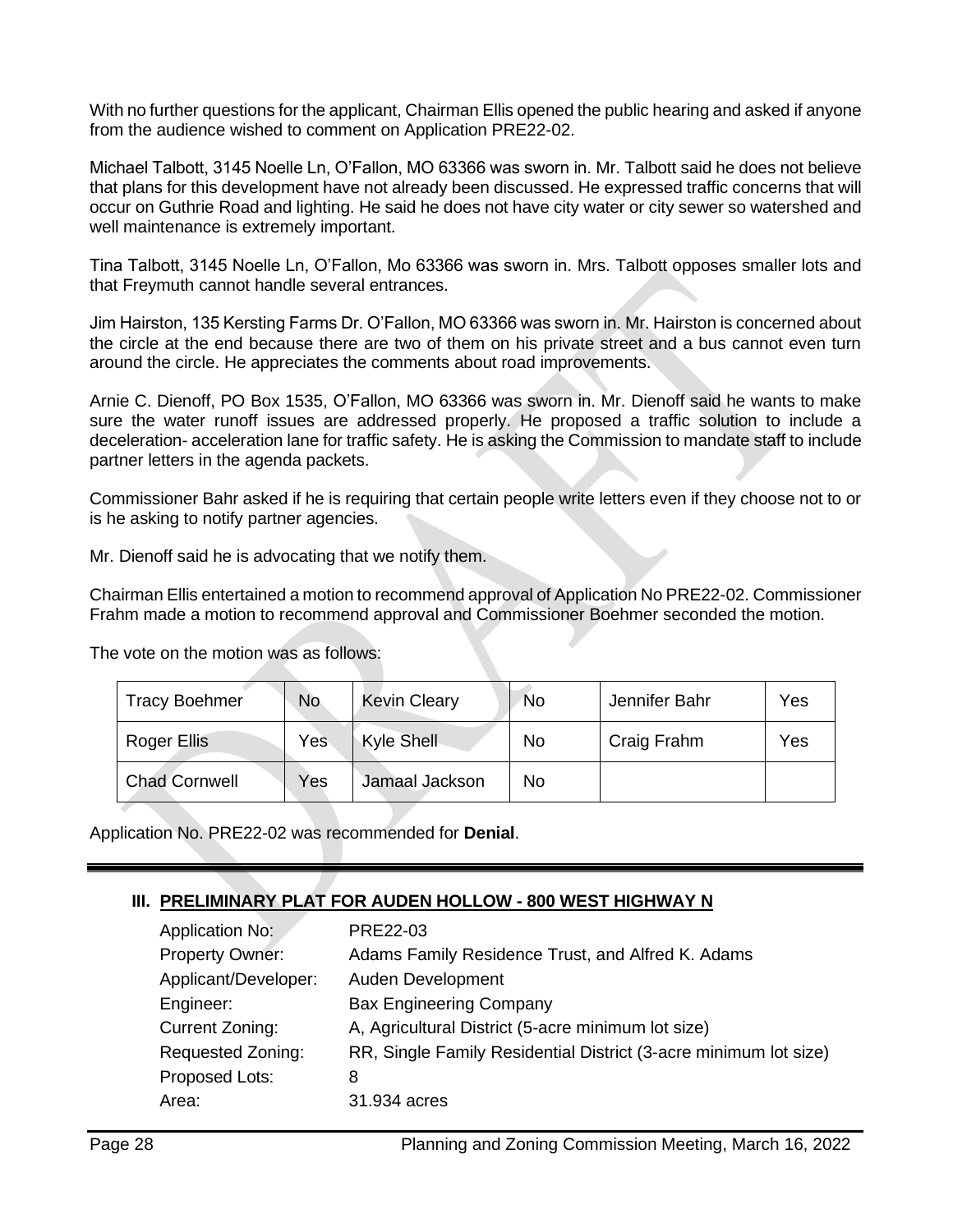| Location:                         | 1,150 feet west of Morgan Meadow Drive on the south        |
|-----------------------------------|------------------------------------------------------------|
|                                   | side of West Highway N, adjacent to the City of Wentzville |
| <b>County Council District: 2</b> |                                                            |
| Account Nos.:                     | 734580A000, part of 752580A000, and part of 752370A000     |

Robert Myers provided a verbal report for this application. He said that this proposed subdivision would have public water and fire hydrants but would not have public sewer. Robert Myers said should this plat be approved there is a sliver of land that would be a left over on the northwest corner and would be less than the five acres. He said in order to approve this plat, this would have to be a minor subdivision plat that would combine the leftover piece with the neighboring property for approval.

Chairman Ellis asked if the Commissioners had any questions for County staff.

Kevin Cleary asked in regard with the lot on it, is it developable. Robert Myers answered in the affirmative and said the drain fill for the septic would have to meet the setback requirements from water bodies.

Commissioner Bahr asked what would have to be done to Item No 9. Robert Myers said it would have to be combined with the property next door through a minor subdivision plat.

Chairman Ellis asked if we have already rezoned that, and Mark Price said no. We have only rezoned that portion shown in the plat.

With no questions for County staff, Chairman Ellis asked the applicant to come forward.

Chairman Ellis asked if the Commission had questions for the applicant.

Charles Wardle of Bax Engineering, 221 Point West Blvd., St. Charles, MO 63304 was sworn in.

Commissioner Boehmer asked why the slice. Mr. Wardle said that slice and the piece next to it was going to be combined to make a five-acre lot. Once this is approved, we would come back and put the five acres for Agricultural.

Chairman Ellis asked how that is going to be accessed. It's going to be accessed off of Highway N through the sliver plot, the plot to the left of it that is owned by Alfred Adams, and the plot below it also owned by Alfred Adams. Those three plots will be combined to make a five-acre plot.

Commissioner Boehmer asked if that is why it had to be slivered off in order to have access to the other. Mr. Wardle answered in the affirmative.

With no further questions for the applicant, Chairman Ellis opened the public hearing and asked if anyone from the audience wished to comment on Application PRE22-03.

Arnie C. Dienoff, PO Box 1535, O'Fallon, MO 63366 was sworn in. Mr. Dienoff asked that the Commission approve this preliminary plat and the only thing that is missing is partner letters.

Chairman Ellis asked if anyone else from the audience wished to comment on Application No. PRE22- 03.

Chairman Ellis entertained a motion to recommend approval of Application No PRE22-03. Kevin Cleary made a motion to recommend approval and Commissioner Boehmer seconded the motion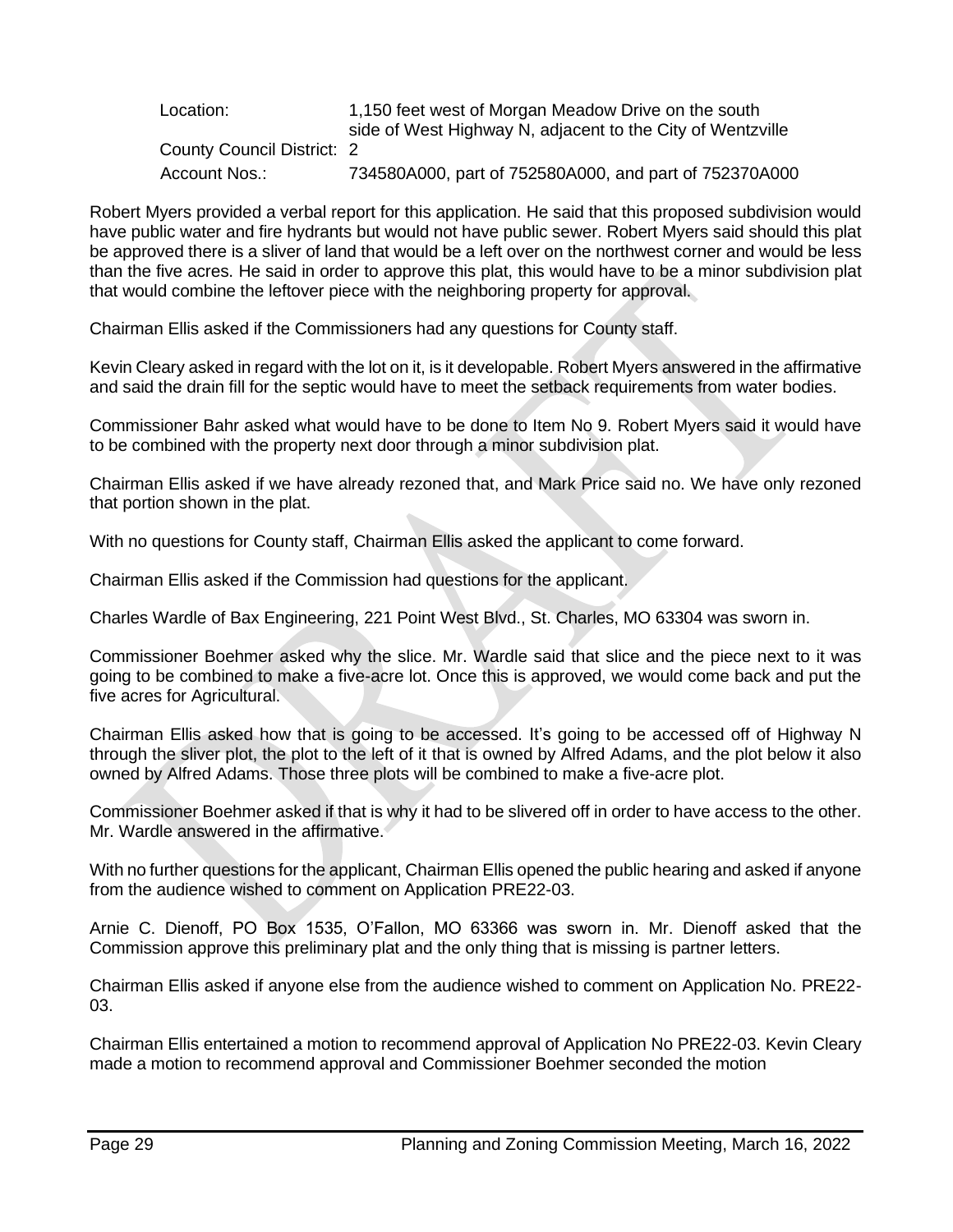The vote on the motion was as follows:

| <b>Tracy Boehmer</b> | Yes | <b>Kevin Cleary</b> | Yes | Jennifer Bahr | Yes |
|----------------------|-----|---------------------|-----|---------------|-----|
| Roger Ellis          | Yes | Kyle Shell          | Yes | Craig Frahm   | Yes |
| <b>Chad Cornwell</b> | Yes | Jamaal Jackson      | Yes |               |     |

Application No. PRE22-03 was recommended for **Approval**.

# **6. TABLED AND/OR CONTINUED ITEMS**

 **NONE**

**7. APPROVAL OF THE MINUTES FROM THE NOVEMBER 17, 2021 AND JANUARY 19, 2022 REGULAR MEETINGS**

Chairman Ellis asked for a motion to approve the minutes from the November 17, 2021 regular meeting. Commission Cornwell made such motion, and the motion was seconded by Commissioner Boehmer.

Chairman Ellis asked for a motion to approve the minutes from January 19, 2022, regular meeting. Commissioner Boehmer made such motion, and the motion was seconded by Kevin Cleary.

The minutes were approved by unanimous voice acclamation.

# **8. OTHER BUSINESS**

# **I. PLANNING & ZONING DIVISION UPDATES**

- 1) Robert Myers asked the Commissioners to let him know if they want to continue to use their paper copies of the UDO, or if they prefer to use the online version of the UDO.
- 2) Robert Myers stated that there are currently multiple job openings in the St. Charles County Planning and Zoning Division, including Planner II, Planner III, Senior Planner, and Land Use Manager.
- 3) Robert Myers stated that the policies regarding concept plans for temporary fireworks stands will be updated in order to require more thorough explanations of the intended activities on the sites.
- 4) Robert Myers stated that notification letters are always sent out to all of the utilities, agencies, fire districts, and school districts regarding subdivision plats. The Commission